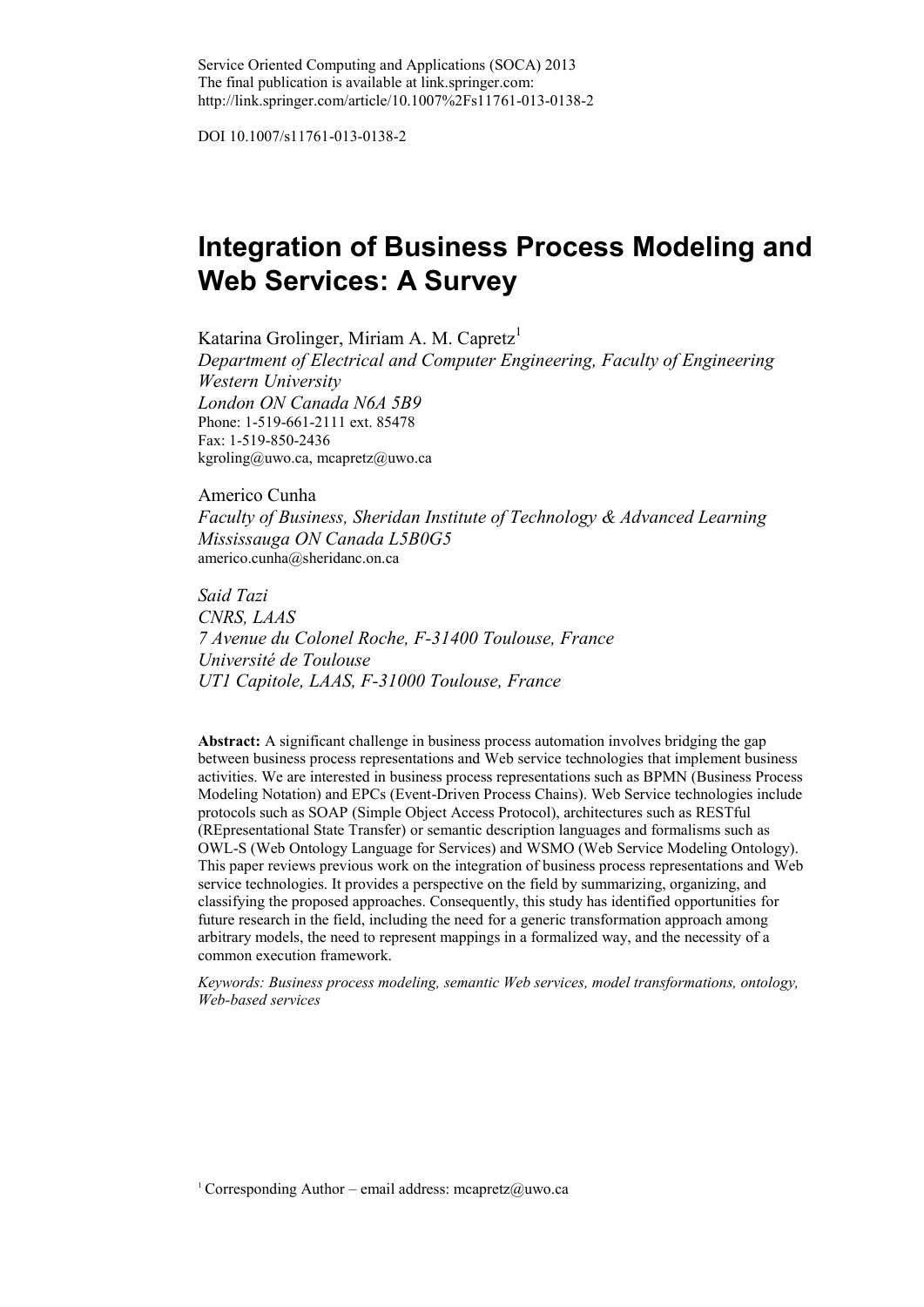## **1. INTRODUCTION**

A major challenge in the field of business process management (BPM) involves bridging the gap between a business view of the processes as represented through workflow models and an executable view of the processes as represented in the form of Web services that implement business process activities [1-3].

BPM, which is concerned with a business view of the processes, strives to understand, manage, and improve organization business processes with the ultimate goal of meeting clients' needs in the most efficient way. Business process management is supported by a variety of theories, standards, languages, and notations. Theories include Petri net [4] and Pi-calculus [5], while technical aspects include Business Process Modeling Language (BPML) [6], Business Process Modeling Notation (BPMN) [7], Event-Driven Process Chains (EPC) [8], and Yet Another Workflow Language (YAWL) [9].

On the other hand, the executable view of business processes is related to services, which provide a way of executing business processes. In particular, services supply functions of the business processes and can be aggregated to provide complex business process solutions. However, while BPMN, BPML, EPC, and YAWL are used in business process management, services use different technologies. Web services, the most common way of implementing services, use a variety of approaches, methodologies, and technologies for describing, locating, and invoking services, including Representational State Transfer (REST) [10,11], Web Application Description Language (WADL) [12], Business Process Execution Language (BPEL) [13,14], Web Service Description Language (WSDL) [15], and Simple Object Access Protocol (SOAP) [16].

Furthermore, the integration of business and executable process views can be complex due to the need to formalize the semantics of the business process models as well as of the Web services. Traditionally, business processes have been modeled without restrictions on terminology, and therefore, a single business process could be modeled differently by various business experts using diverse terms for the same concept or the same terms for different concepts. This flexible use of terms created difficulties in understanding and exchanging business process models, and presented challenges in using Web services for the execution of those models.

In traditional Web services, i.e., non-semantic Web services, available operations and exchanged messages are described at a syntactic level; the semantic meaning of the data is not specified. As a result, service composition often requires human involvement. However, capabilities of services should cover semantic description in order to achieve wide-scale interoperability. Moreover, the dynamic nature of business interactions, in which new interactions emerge and existing ones change repeatedly, demands a dynamic and efficient automated service discovery and composition. Semantic technologies incorporate semantics with traditional Web services, thus facilitating service discovery, composition, and orchestration [17,18]. Ontologies [19] formally represent knowledge as a set of concepts and their relations; therefore they can be used for incorporating formalized semantics into business processes and Web service models. Specifically, business processes and Web services can be semantically described using ontologies.

This study focuses on the model transformation aspect of business process modeling and Web services integration, while the semantic aspect is explored from the perspective of its role in the transformation.

The term *transformation* is used here to refer to the process of converting data from a source system format into a target system format. It consists of two parts: the first part is the *mapping* which establishes relations between the elements of the source system to its related elements in the target system, while the second part executes the transformation process and creates the target system representation.

Specifically, this paper surveys transformation approaches between business process models and Web services representations with the following objectives:

1) To integrate the work in the field and to provide a perspective on the domain by summarizing, organizing, and categorizing transformations between different business process models and Web service representations. Such a classification will help practitioners locate studies relevant to a specific problem, while a perspective on the domain will help researchers identify future research directions. Because heterogeneity of representations is a major obstacle in transformation, transformations between models of the same category, between two business process models, and two Web service representations are also included.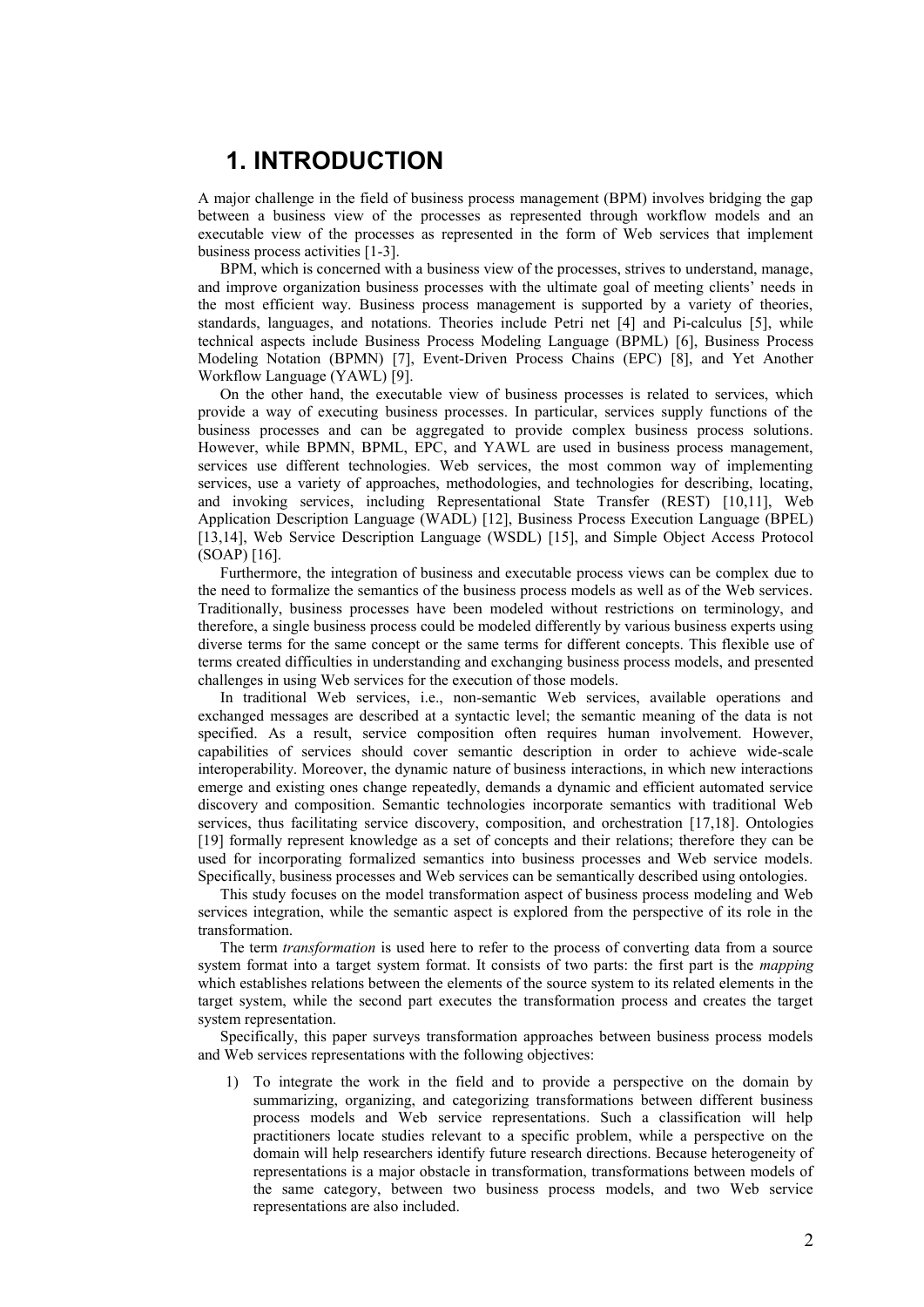2) To identify research challenges and opportunities in the field of semantic integration of business and executable process views. The identified opportunities will promote future research in the field.

Given that semantic heterogeneity is part of the integration challenge, the use of ontologies is explored in the paper from two perspectives: first, as a way of incorporating formalized semantics into a business process view, and second, as a facilitator of transformation between two representation models.

Similar to our study, the surveys by Dustdar and Schreiner[20] and Rao and Su [21] focused on Web services as a way of implementing business applications. While the two surveys [20,21] concentrated on the executable view of the processes, specifically on the Web service composition; our study examines the transformation aspect of business process modeling and Web services integration. The business view of the processes is the subject of the survey conducted by van der Aalst *et al.* [22]. Nevertheless, like our study, van der Aalst *et al.*'s work indicates the importance of formal semantics for the unambiguous process descriptions and highlights the significance of model verification and analysis. However, van der Aalst *et al*.'s survey is concerned with the business view of the processes, while our study examines the integration of business process modeling and Web services.

The workshop on XML Integration and Transformation for Business Process Management [23] aimed to investigate the role of service computing, semantic technologies and XML transformations in relationship to BPM. Similar to our work, this workshop addressed the issues of integration and transformation; however the workshop focused only on XML approaches, whereas our work aims to address transformations regardless of the approach applied.

The remainder of this paper is organized as follows: Section 2 describes the review process, while Section 3 introduces basic concepts associated with business process modeling and Web service representations. The various transformations approaches between representations are reviewed in Section 4, and ontologies for business process modeling are considered in Section 5. The challenges and opportunities identified in this study are described in Section 6, while Section 7 provides conclusions. An appendix has been added to the paper containing a list of acronyms and abbreviations.

## **2. Review Process**

## **2.1 Paper inclusion criteria**

The main criterion for including a paper in this review is that the paper addresses the integration of business process modeling and Web services representations. Specifically, there are two categories of relevant papers: studies describing transformation among business process and Web service representations, and studies exploring the semantic aspects for their integration. Journal, conference, and workshop papers have been considered. A paper selected to be included in this review meets one of the following criteria:

- 1. It describes a transformation between a business process modeling and a Web service representation.
- 2. It describes a transformation between different business process representations or between Web service representations. The papers obtained by this criterion do not directly address integration of the two domains; however, they address the heterogeneity of representations, and can facilitate the integration between a business process and a Web service representation.
- 3. It addresses the semantics aspects of the integration process or of the business process modeling.

The papers obtained by the second criterion do not directly address the integration of business process modeling and Web services; however, they are included as they facilitate their integration. For example, if we consider that there is a transformation approach from BPMN to BPEL, thus a transformation approach from EPC to BPMN will enable a two-step transformation from EPC to BPEL. Therefore, the transformation between the two business process representations, EPC to BPMN, facilitates the integration of business process modeling (EPC) and Web services (BPEL).

Transformations to Petri nets have not been included for two reasons: first, Petri nets are generally considered to be a theoretical modeling approach that is not broadly accepted in practice [24], and second, a survey of Petri net transformations has already been conducted by Lohmann *et al.* [24].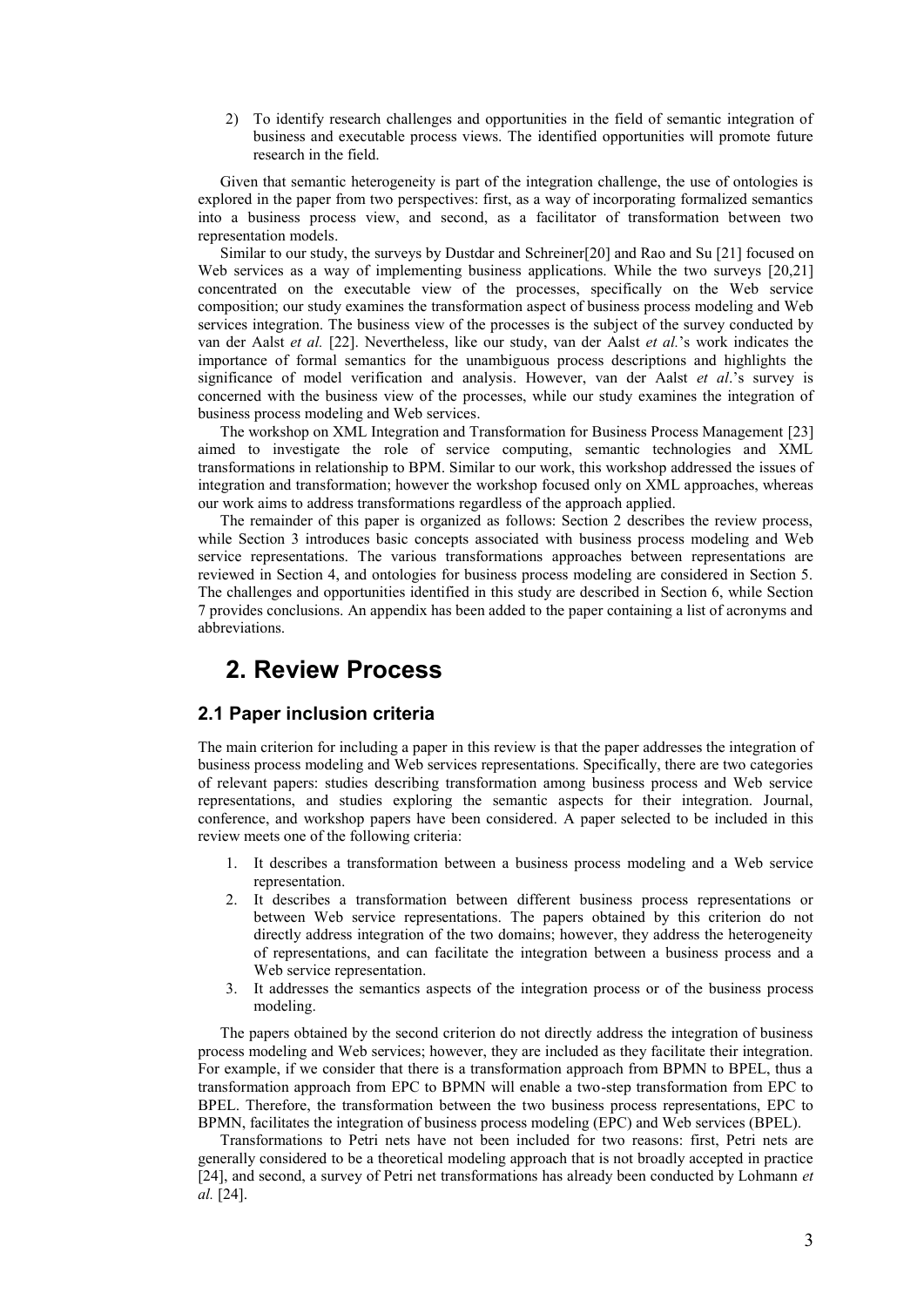Service composition approaches have also not been included because their main focus is service composition and not transformation among representations. Dustdar and Wolfgang [20], and Rao and Su [21] have conducted surveys on Web service composition.

PSL (Process Specification Language) [25,26] facilitates the exchange of process information among systems; Cheng *et al.* [27] evaluated the applicability of PSL for exchanging project scheduling information among different applications, while Schlenoff *et al.* [28] used PSL to exchange manufacturing process information between a process modeling tool and a scheduling application. PSL is not included as a transformation approach because it does not involve transformation between representations. Nevertheless, we consider PSL particularly relevant for integrating business process modeling and Web service representations and include it when reviewing the use of semantics for integration purposes.

Because of the extent of existing work in semantic Web services [17,18] and in an effort to focus on the integration of business process modeling and Web service representations, semantic Web services are not discussed in depth. However, semantics of business process models are included as essential elements when using Web services for business process execution. Additionally, as this study focuses on the transformation aspects between business process modeling and Web services, studies proposing integrated architecture styles such as Papazoglou and Kratz [29], have not been included.

#### **2.2 Identification of papers**

An initial group of papers was identified by searching the INSPEC, Compendex, and IEEE Xplore databases. Searches were performed using combinations of the term "transform" and the abbreviations from the lists of the business process technologies in Subsection 3.1 and Web service technologies from Table 1. Thus, created search phrases were of the form "BPMN transform" and "BPEL transform". The two lists were initially formed by including the major technologies in the two domains and were later expanded as additional technologies involved in the transformations were encountered. From the search results, relevant papers were identified by reading the title and continuing with the abstract if the title was not sufficient.

In an attempt to identify additional papers on the transformation between business processes and Web service representations, Google searches were performed using the same strategy of combining the term "transform" and the abbreviations of technologies. However, Google search identified only a very few relevant papers.

Additional papers were identified using the authors' prior experience and from the reference lists of previously identified relevant papers.

In spite of the efforts to conduct a comprehensive search, it is possible that some papers have been missed. The search was completed in May 2012.

## **2.3 Threats to validity**

The main threats to the validity of this study have been identified as:

*Language bias*: Only papers written in English have been included.

*Selection bias*: The search for papers focused primarily on finding research papers, including journal, conference, and workshop papers. Consequently, possibly relevant white papers or technical reports may have been excluded.

*Limitation to transformation among business process modeling and Web service representations*: Clearly, transformations among representations are encountered in other domains; they are of special interest in model-driven architectures. Findings from these domains could be relevant to transformations between business process models and Web service representations. However, this research has focused on an investigation of proposed approaches for transformation between the business process and Web service domains.

*Unpublished transformation studies*: Applying a known approach or writing a piece of custom software can also be a means of performing a transformation. Consequently, rather than a research study, a transformation may be considered an implementation challenge and therefore may not have been published in a research paper.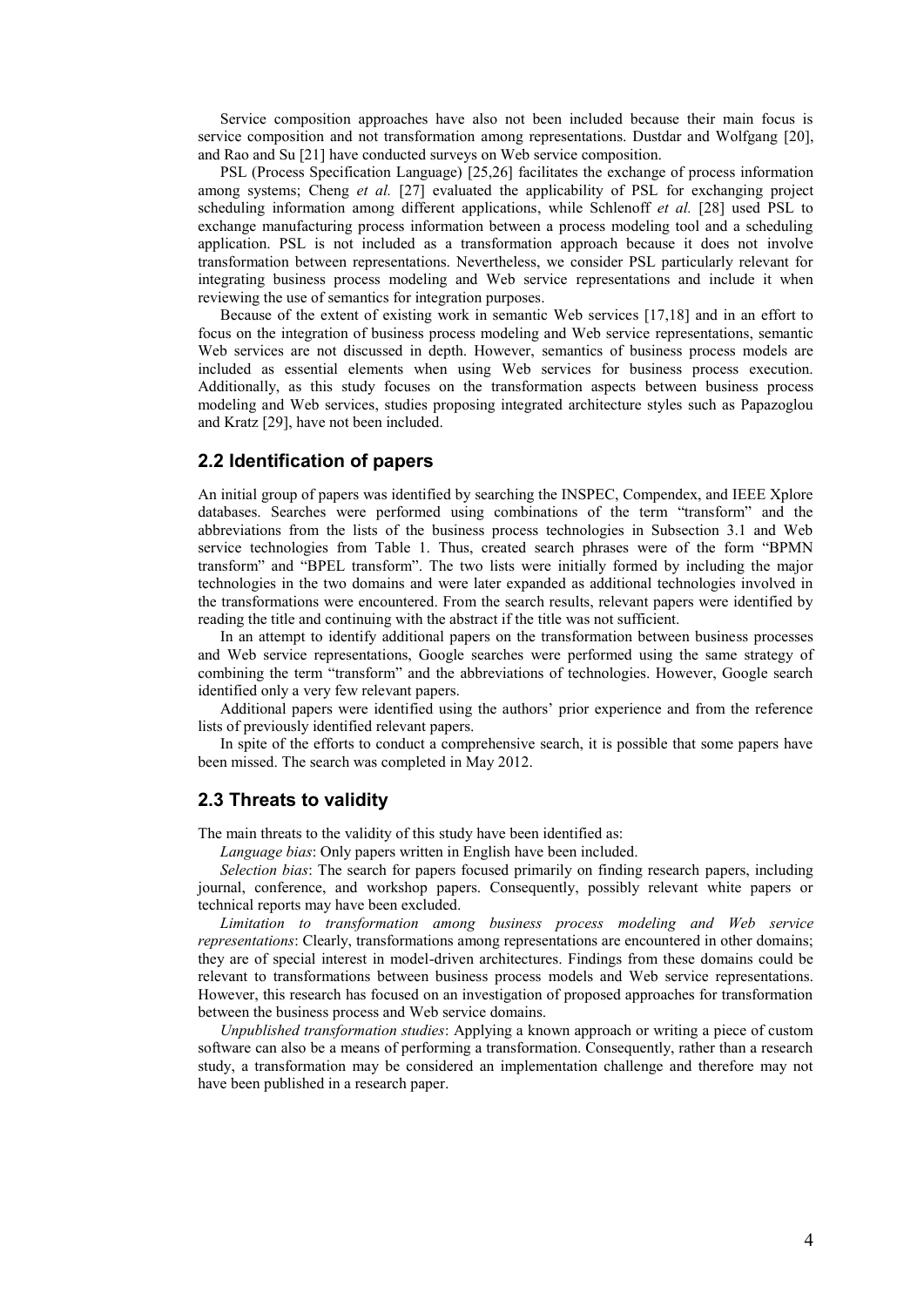# **3. Business Process Modeling and Web Services**

This section introduces the basic concepts, representation models, and languages used in business process modeling and Web service representations. The heterogeneity of representations in both domains is illustrated.

## **3.1 Business process modeling**

Business process modeling is the activity of representing the business processes of an enterprise so that current processes can be understood, analyzed, and improved. It also includes activities such as design, modeling, execution, monitoring, and optimization. Specifically, business process modeling portrays the business view of the enterprise process. Various business process modeling technologies and languages exist, including:

- BPMN [7], a graphical representation for specifying business processes as Business Process Diagrams (BPD).
- EPCs [8], a flowchart-style representation for business processes.
- YAWL [9], a workflow language based on van der Aalst's workflow patterns [30].
- XPDL [31] (XML Process Definition Language), a format to interchange business process definitions.
- FBPML [32] (Fundamental Business Process Modeling Language), a language with graphical representation and formal semantics. It has been created by the merge of PSL [25,26] and IDEF3 [33].
- BPML [6], a formally complete language according to Pi-calculus [5]. It is being replaced by BEL4WS.
- ebBPSS [34] (ebXML Business Process Specification Schema), an XML-based framework for business process specification.
- IDEF3 [33] (Integration Definition), a method for process flow description and representation of object state transitions.

Although this list is not comprehensive, it illustrates the heterogeneity in business process modeling, specifies terms used for identification of relevant papers, and introduces technologies used in the transformations between different business process models and Web service representations.

Even this concise list demonstrates a great diversity among business process technologies and languages. Business process management has been the subject of surveys conducted by van der Aalst [35] and Ko et al. [36]. Different classifications of business process modeling technologies and languages have been proposed [35,36], nevertheless they typically do not establish clear distinction among categories, but allow for a single language or technology to belong to multiple categories. Van der Aalst [35] distinguishes three language categories: *formal languages*, *conceptual languages*, and *execution languages*. *Formal languages* are built upon theoretical formalisms such as Petri nets and process algebras. They provide unambiguous formal semantics for describing business process models and include languages such as BPML and FBPML. Languages from this category can allow the verification of models such as the verification of YAWL models using the WofYAWL [37] tool. *Conceptual languages* do not have the rigorous semantics of the formal languages; they allow for some vagueness and informality in the modeling. Moreover, languages from this category typically provide robust visual notations and consequently enable convenient and intuitive modeling. Examples of languages from this category are EPC and BPMN. In practice users often prefer languages from this category over formal languages due to the ease of use and informality [35]. BPMN is one of the most frequently used business process representations [38]. *Execution languages* such as BPEL are concerned with business process execution. While van der Aalst [35] considers execution languages as a category of business process languages, we consider them as a Web service technology because these languages typically specify how Web services should implement the business process activities. It is important to point out that languages and technologies can exhibit characteristics from different categories: FBPLM provides formal semantics while providing ease of use along with a graphical representation of the conceptual language.

Knowledge-intensive business services (KIBS) impose additional challenges onto business process modeling as they require modeling human processes which are collaborative, innovative and dynamic in nature. Human process models should not restrict human activities rigidly; they should guide humans while allowing for flexible process execution. Lee *et al.* [39] address this issue by modeling human processes declaratively using pre- and post-conditions [39].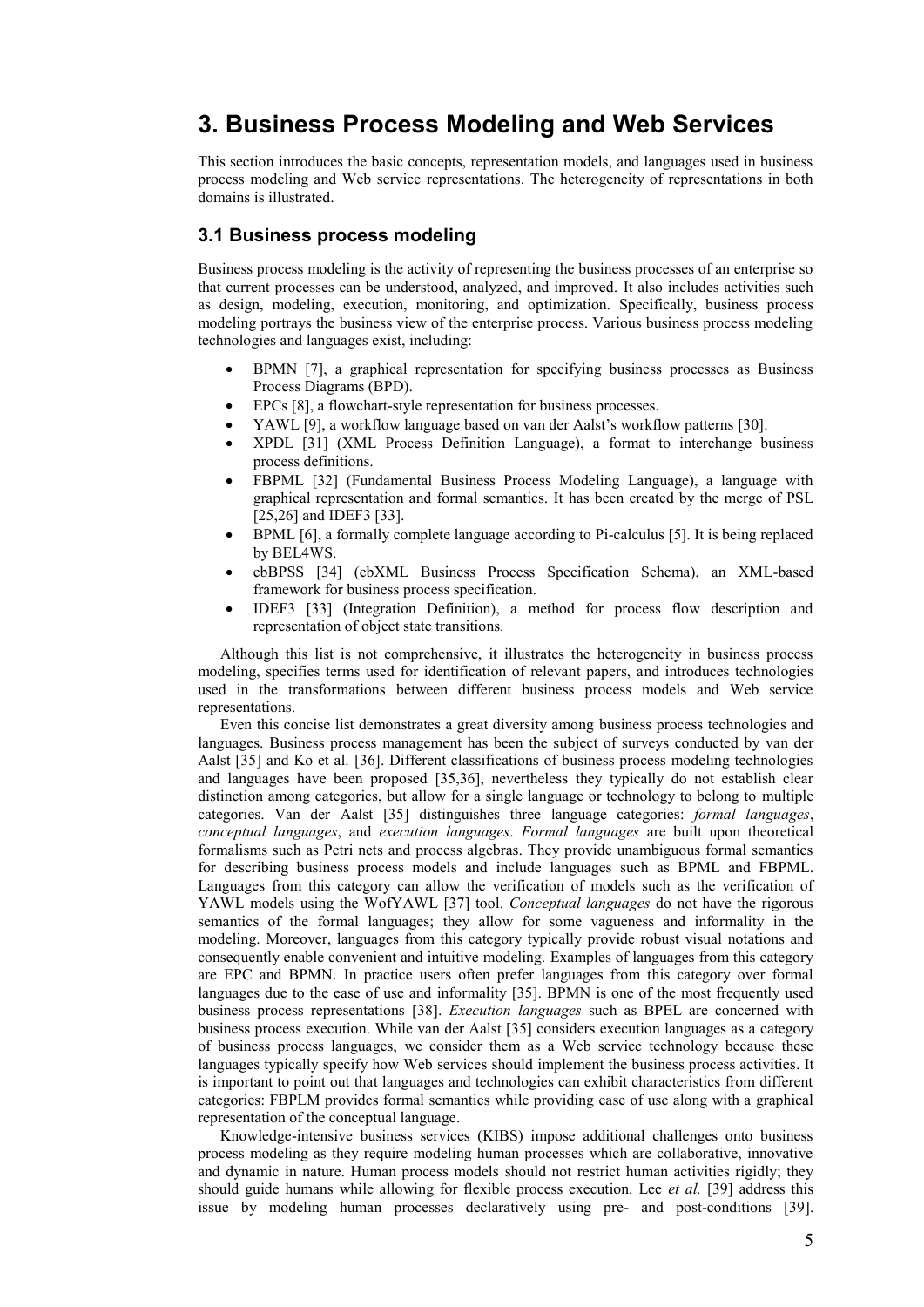Additionally, to ease the specification of conditions, they apply process patterns. Nevertheless, our work focuses on traditional BPM technologies which support dominantly system-to-system interactions*.*

Diversity among various business process representations is the cause of significant challenges in integrating business process models and Web services. Instead of dealing with a single business process representation, their integration with Web Services must cope with these numerous heterogeneous representations.

## **3.2 Web services**

Although a number of service-oriented architecture styles have been proposed [40], this work focuses on two common approaches of implementing Web services [17]: services involving SOAP style messages which we refer to as SOAP-based services and RESTful services. SOAP-based Web services are typically accompanied by single-service descriptions written in WSDL, while their composition and orchestration is supported by BPEL and UDDI (Universal Description, Discovery, and Integration). However, recently, there has been a trend towards moving to RESTful services [41], which are occasionally considered the *de facto* standard for service design [42]. BPEL and WSDL have been the accepted approaches to describe single and composite SOAPbased services. For RESTful services, however, a number of approaches have been proposed, including Web Application Description Language (WADL) [12], Protocol for Web Description Resources (POWDER) [43], RESTful Interface Definition and Declaration Language (RIDDL) [44], and HTML for RESTful (hRESTS) [45].

Nonetheless, a number of these technologies, including BPEL, WSDL, and WADL, operate at syntactic level. Therefore, although they support interoperability, these technologies often require human intervention for service discovery and composition [46]. To facilitate service interoperability, discovery and composition, semantic technologies have been adopted to incorporate semantics to traditional Web services. Semantic technologies are crucial for achieving the semantic Web vision in which computers "become capable of analyzing all the data on the Web – the content, links, and transactions between people and computers" [47].

Consequently, to help analyze the transformations among several representations, Web service technologies are classified into semantic and non-semantic categories, as illustrated in Table 1. Furthermore, the two main orientations of Web service styles, SOAP-based services and RESTful services, commonly use technologies which are service style specific. Thus, in Table 1, a further distinction is made between the technologies belonging to the two service styles. Some of the technologies from the same category, such as WSDL and BPEL, are quite dissimilar because their main objectives are different: WSDL describes a single service, while BPEL represents composite executable processes. However, these two technologies are placed into the same category because they are both part of the same SOAP-based service style. In addition, several semantic Web technologies, such as Web Ontology Language for Services (OWL-S), Web Service Modeling Ontology (WSMO), and DARPA Agent Markup Language for Services (DAML-S), are not restricted to a specific Web service style; in Table 1, they are therefore included directly in a semantic technologies category.

|                 |                              |                                  | <b>TECHNOLOGY</b>                                                    | <b>DESCRIPTION</b>                                                                 |  |
|-----------------|------------------------------|----------------------------------|----------------------------------------------------------------------|------------------------------------------------------------------------------------|--|
|                 |                              |                                  | BPEL4WS [13]                                                         | Language for describing process composition. Replaced by WS-BPEL.                  |  |
|                 |                              | services<br>based<br><b>SOAP</b> | WS-BPEL [14]                                                         | Language for describing process composition.                                       |  |
|                 | Non-semantic<br>technologies |                                  | <b>WSDL</b> [15]                                                     | Language for single Web service description.                                       |  |
|                 |                              |                                  | REST [10,11]                                                         | Web service architecture style.                                                    |  |
|                 |                              |                                  | <b>WADL</b> [12]                                                     | Language for describing HTTP-based service.                                        |  |
|                 |                              | RESTful<br>services              | POWDER [43]                                                          | Protocol for describing a group of resources.                                      |  |
|                 |                              |                                  | <b>RIDDL</b> [44]                                                    | Language for Web service description.                                              |  |
|                 |                              |                                  | hRESTS [45]<br>HTML microformat for describing RESTful Web Services. |                                                                                    |  |
| <b>SERVICES</b> |                              | <b>DAML-S</b> [52]               |                                                                      | Language for describing Web services and related ontologies. Replaced by<br>OWL-S. |  |
|                 | Technologies                 | <b>OWL-S</b> [53]                |                                                                      | Language for describing semantic Web services.                                     |  |
| WEB             |                              | WSMO [54-56]                     |                                                                      | Framework and language for describing semantic Web services.                       |  |
|                 |                              | <b>WSML</b> [57]                 |                                                                      | Language for the specification of ontologies and Web services.                     |  |
|                 |                              | <b>SWSF [58]</b>                 |                                                                      | Framework for describing semantic Web services.                                    |  |
|                 | Semantic                     |                                  | SAWSDL [48]                                                          | Semantic annotations for WSDL.                                                     |  |
|                 |                              | ervices<br>SOAP-<br>based        | <b>WSDL-S [49]</b>                                                   | Language for describing semantic Web services.                                     |  |
|                 |                              |                                  | $\approx$ 띠 이 $\vert$ SA-REST [59]                                   | Format for adding annotations to REST API descriptions in HTML or                  |  |

Table 1. Web service technologies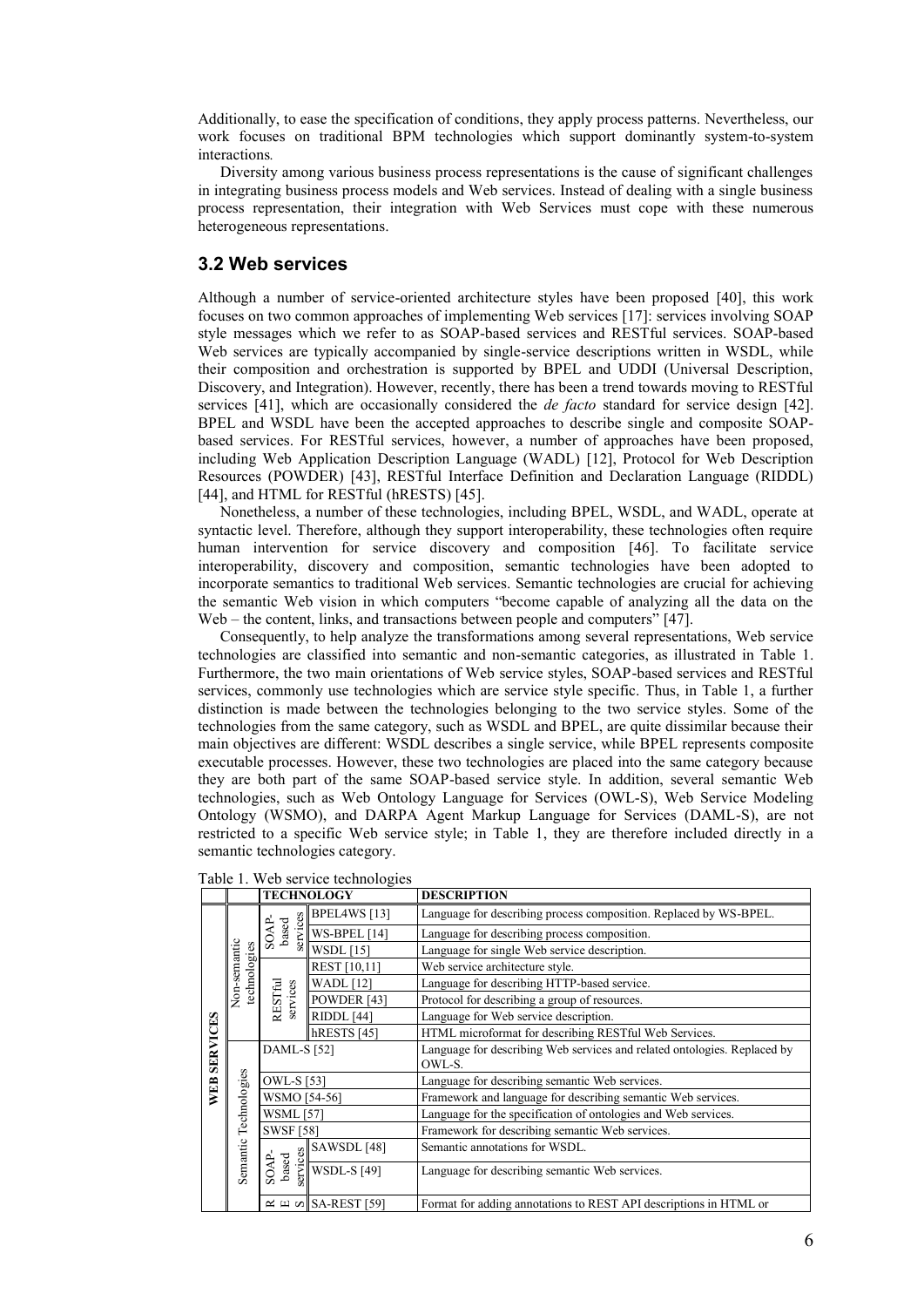|  |                      | XHTML.                                                                        |
|--|----------------------|-------------------------------------------------------------------------------|
|  | POWDER-S [60]        | Semantic POWDER.                                                              |
|  | <b>IEXPRESS [61]</b> | Approach for expressing RESTful semantic services using domain<br>ontologies. |

Similar to the list of business process technologies in Subsection 3.1, Table 1 is not a comprehensive list of technologies, but rather illustrates the heterogeneity of the Web service technologies, specifies terms used for identification of relevant papers, and introduces technologies used in surveyed transformations between business process models and Web services representations. The following paragraphs introduce Web service technologies.

Web Services Description Language (WSDL) [15] is an XML-style language for describing a single service interface. The WSDL description provides information on how the service can be invoked, specifies the location of the service, parameters it expects, and parameters it returns.

Business Process Execution Language (BPEL) [13,14] is an XML-style language for describing composite executable services. The BPEL description specifies how the operations, typically described in WSDL, are composed to form a process in order to achieve a specific business goal. BPEL is concerned with the control flow and the exchange of messages among operations comprising the process. BPEL4WS [13] and WS-BPEL [14] are the recent BPEL variants.

Semantic Annotations for WSDL (SAWSDL) [48] and Web Service Semantics (WSDL-S) [49] define mechanisms for adding semantic annotations to WSDL components. Specifically, they provide a means of referencing semantic models from within WSDL.

Representational State Transfer (REST) is an architecture style governed by a set of constraints applied to the architecture components. The central concept is the notion of resources, each of which is assigned a global identifier such as URI in HTTP. The network components communicate over standardized interface such as HTTP, by exchanging representations of the resources. RESTful services conform to the principles of the REST architecture style.

WADL [12], POWDER [43], RIDDL [44], and hRESTS [45] are approaches for describing RESTful services. Furthermore, BPEL for composition and orchestration of SOAP-based services has been extended to support RESTful service composition [50,51]. The HTTP binding introduced in WSDL 2.0 can be used to wrap RESTful Web services and hide RESTful services inside the WSDL specifications. Consequently, such WSDL wrapped RESTful services can be composed using BPEL. To be able to invoke RESTful Web services directly from BPEL, Pautasso [50,51] extended BPEL by adding the four activities corresponding to the HTTP methods:  $\leq$ get $>$ ,  $\leq$ post $\geq$ ,  $\leq$ put $\geq$ , and  $\leq$ delete $\geq$ . Thus, instead of relying on WSDL, the new constructs directly map to the HTTP methods.

RESTful specific semantic technologies include Semantic annotations for REST (SA-REST) [59], Semantic POWDER (POWDER-S) [60], and EXPRESS [61]. SA-REST provides a means of adding annotations to REST API descriptions in HTML or XHTML. POWDER-S provides formal semantics for POWDER. Specifically, POWDER-S aims to make POWDER data available for Semantic Web tools by representing POWDER data as an OWL ontology. The EXPRESS approach specifies RESTful semantic services using domain ontologies. Subsequently, RESTful interfaces are created from ontology classes, instances and relations.

Generic semantic technologies include OWL-S [53], DAML-S [52], WSMO [54-56], WSML [57], and SWSF [58]. Semantic Web Services Framework (SWSF) aims to provide support for achieving semantic Web vision by provisioning for richer semantics, expressive representations of various aspects of services, and automated service composition.

Because information semantics form a crucial part of the integration of business process modeling and Web services, this paper introduces in more detail generic semantic Web service technologies frequently involved in transformations: OWL-S, DAML-S, and WSMO with its representation language WSML.

OWL-S and DAML-S are ontologies for describing semantic Web services; however, DAML-S has been superseded by OWL-S. The structure of OWL-S is composed of three parts [53]:

- a) *Service profile* describes what the service does so that consumers can determine whether the service meets their needs. It includes elements such as service name, a description of service function, limitations on applicability, quality of service, and the requirements that the service consumer must meet. Its objective is service advertising and discovering.
- b) *Process model* describes how to use the service by specifying the interactions with the service in a semantic way. It includes elements such as inputs, outputs, service's operations, pre- and post-conditions. The service consumers use the process model to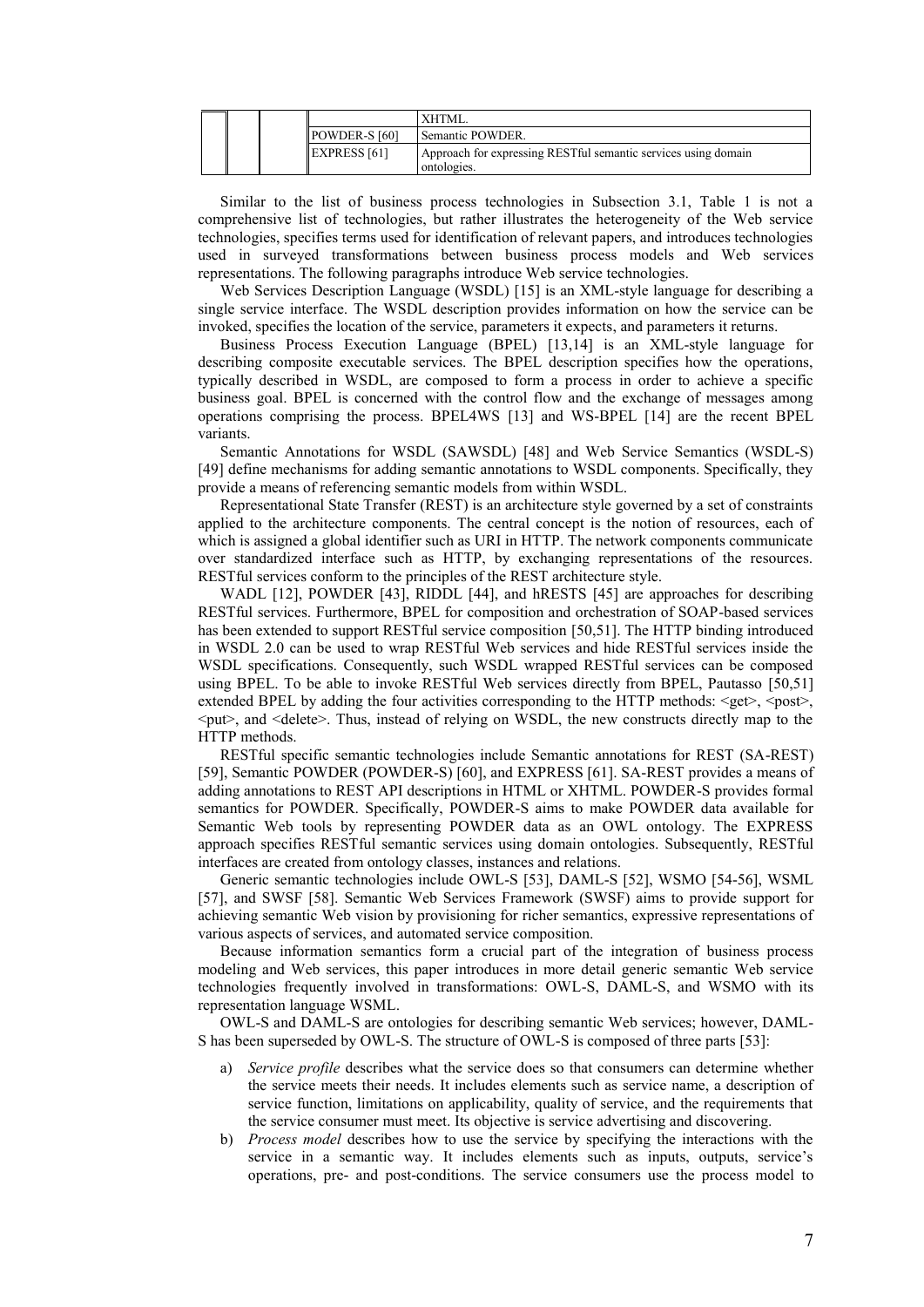verify that the service meets their needs, to compose it with other services, to invoke the service, and to monitor its execution.

c) *Grounding* provides information about how to invoke the service including the communication protocol, message formats and port numbers.

Another semantic Web technology, Web Service Modeling Ontology (**WSMO**), is a conceptual framework and formal language for describing semantic Web services [54,56]. Specifically, the formal language used by WSMO is Web Service Modeling Language (WSML). WSMO framework consists of four main elements [55]:

- a) *Ontologies* provide the terminology used by the other WSMO elements.
- b) *Web services* provide access to services through an explanation of the services' capabilities, interfaces, and operations.
- c) *Goals* describe users' desires.
- d) *Mediators* manage interoperability problems among the WSMO elements.

Both OWL-S and WSMO aim to describe semantic Web services and to automate service discovery, composition, interoperation, and invocation; however, these technologies use different approaches to achieve this goal. The main differences between OWL-S and WSMO are highlighted here, while Lara *et al.* [62] have discussed in detail the conceptual differences between the two. OWL-S does not distinguish between the elements that describe what the user wants and what the service provides; both are represented by the service profile. In WSMO, the goal describes the user's desires while the Web service capabilities specify what the service offers. WSMO recommends the use of specific vocabularies for describing non-functional properties; whereas OWL-S does not impose such restriction. Moreover, OWL-S requires a rule language such as Semantic Web Rule Language (SWRL) for describing logical expressions, whereas the WSMO specification language WSML (Web Service Modeling Language) intrinsically combines conceptual modeling with rules. Overall, OWL-S is considered more mature, especially in respect to choreography and grounding specifications, while WSMO attempts to provide a more complete model [63].

Guo [64] argues that process-oriented approaches such as BPEL and OWL-S do not solve issues such as security, trust, and flexible interaction handling. Consequently, he proposed a service-based multi-agent platform. However, agent-based services are outside the scope of this work.

# **4. Transformation among Business Process Representations and Web Service Technologies**

The diversity of business process modeling and Web service technologies, as illustrated in Section 3, represents an obstacle to automating business process execution through the use of Web services. Each technology demonstrates strengths in some aspects of business process modeling or Web services and displays weaknesses in others. For example, BPEL is effective as an execution language; however, it does not have the semantic abilities of OWL-S or the graphical representation capabilities of FBPML. Therefore, a variety of technologies remains in use, and attempts are continuously made to transform from one to the other.

#### **4.1 Transformation studies**

Relevant literature involving attempts to transform between different process representations was obtained using the search strategy described in Subsection 2.2. Table 2 presents an overview of the papers identified, including the direction of the transformation they address. Although this research is primarily focused on the transformation between business process and Web service representations, it also includes transformations between languages belonging to the same category of business process specifications or Web service representations. In particular, transformations between two representations in the same category are significant because they address the issue of heterogeneity of representations and consequently, they facilitate integration of business process modeling and Web services as described in Subsection 2.1.

In Table 2, in addition to distinguishing between Web services and business process technologies, Web services have been further divided into two categories: semantic and nonsemantic Web services.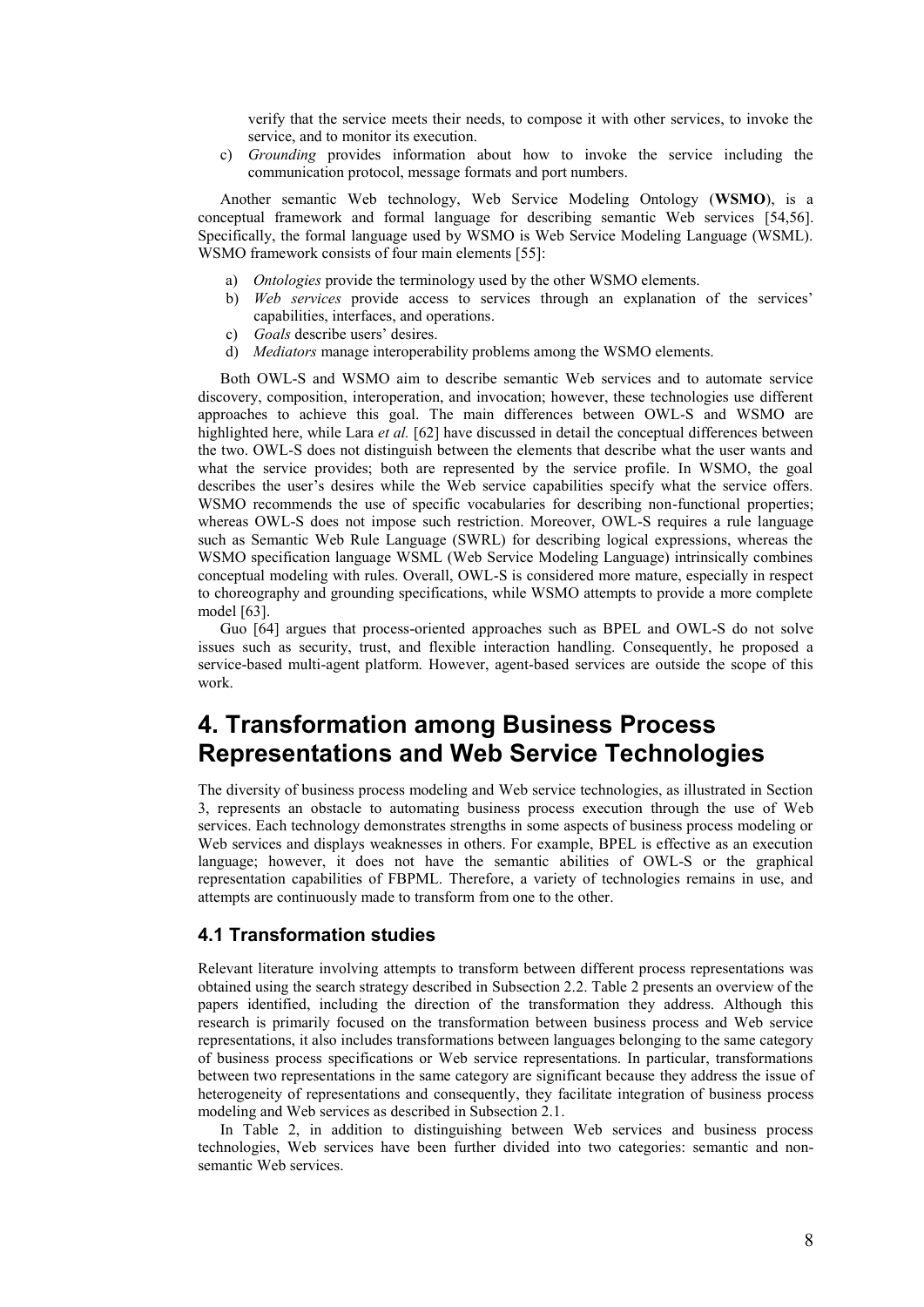The transformation of ARIS markup Language (AML) to the EPC Markup Language (EPML) [65] has not been included in this survey as AML is a proprietary interchange format of the ARIS toolset, thus, this transformation is tool-specific.

**Transformations to non-semantic Web services.** The transformation from business process specifications to non-semantic Web services, specifically involving different BPEL variants, has attracted significantly more research attention than transformations among other categories. Motivations for such attention include the benefits of this transformation direction in enabling the execution of business process specifications and the popularity of BPEL for the implementation of composite Web services [67,69,88].

The number of proposed technologies for RESTful service is vast; it includes WADL, POWDER, RIDDL, SAWSDL, SA-REST, and others, as illustrated in Table 1. However, as shown in Table 2, only two transformation studies involving RESTful services were found: one by Upadhyaya *et al.* [77], presenting an approach for migrating SOAP-based services to RESTful services, and the other by Peng *et al.* [78] describing a framework which wraps RESTful services inside SOAP-based services, enabling the creation of a BPEL specification by combining the two service styles. Moreover, no studies involving a transformation between business processes representations and RESTful services were found. A possible explanation for this is the absence of a broadly accepted way for describing RESTful services. In recent years, a number of approaches have been proposed to describe RESTful services including WADL, SA-REST, hRESTS, POWDER, and RIDDL; however a dominant approach has not emerged [17].

**Transformations to semantic Web services.** Transformations to semantic Web services representations OWL-S, DAML-S, and WSMO from a variety of process representations have also attracted substantial attention. However, this category is dominated by transformations from nonsemantic Web services representations BPEL and WSDL: Shen *et al.* [69,72], Aslam *et al.* [70], Wang *et al.* [71], and Paolucci *et al.* [76].

Transformations from business process representations to semantic Web services were considered only in the studies by Nadarajan and Chen-Burger [2] and Guo *et al.* [84]. This could be an indication of a trend towards moving from non-semantic to semantic Web services; however, this information by itself is not sufficient to draw such a conclusion.

**Transformations to business process representations.** Transformations from nonsemantic Web services, specifically different BPEL variants, to different business process representations have been addressed in studies by Brogi and Popescu [73], Mendling and Ziemann [75], Norton *et al.* [3], and Weidlich *et al.* [74]. However, no studies were found involving a transformation from semantic Web services to a business process specification.

**Transformations between models of the same category.** This category deals with representation heterogeneity within domains and includes transformations between two business process models and between two Web service representations. This category is indicated by shaded fields in Table 2. Scicluna *et al.* [66] and Le *et al.* [68] have addressed the representation heterogeneity of semantic Web services, Upadhyaya *et al.* [77] and Peng *et al.* [78] that of nonsemantic services, and Ye *et al.* [82], Decker *et al.* [83], and Vanderhaeghen *et al.* [87] that of business process representations.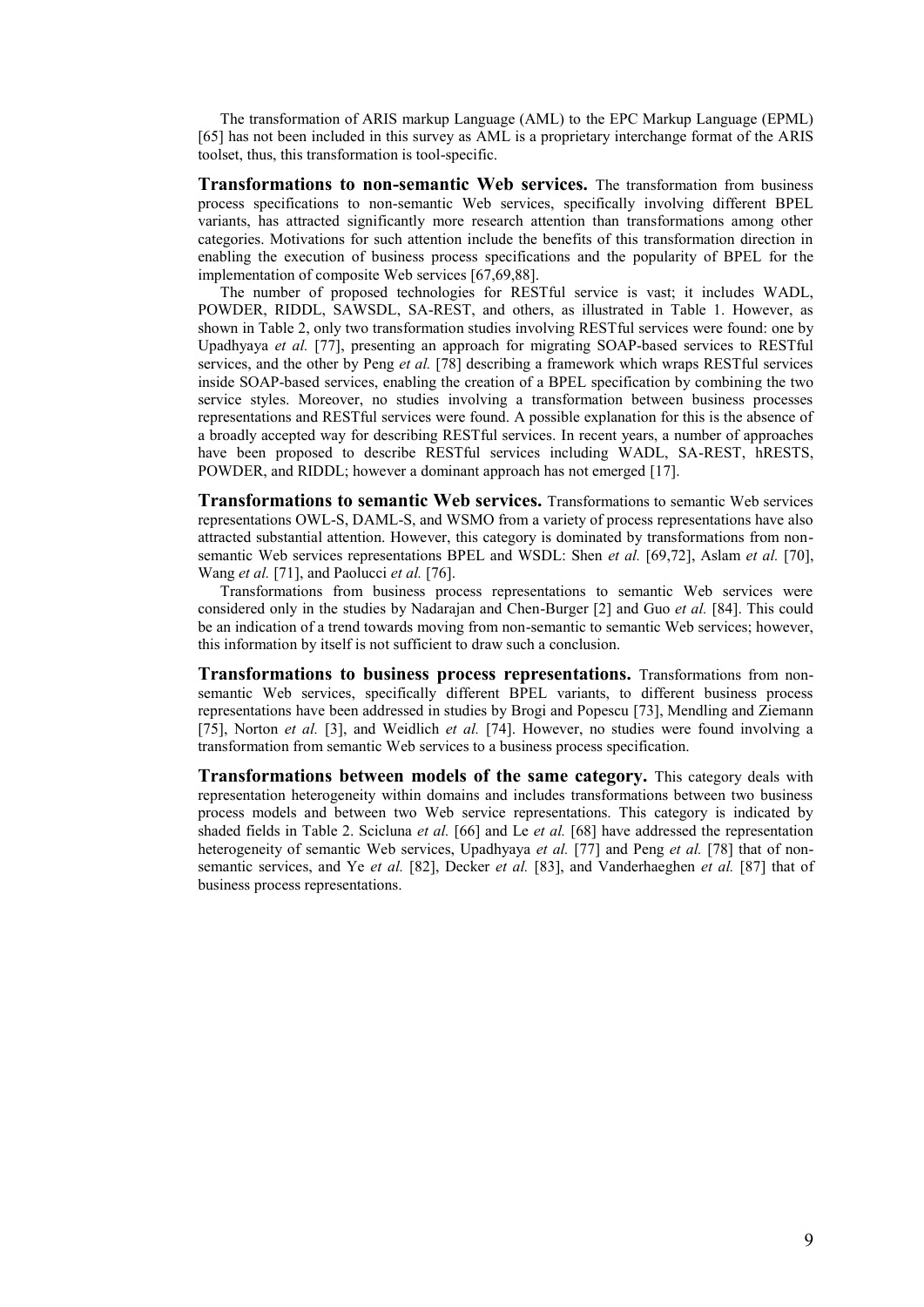|                              |                         |                          |                                                |                                                             | <b>TRANSFORMATION TO</b>  |                                                                         |                                                                      |                           |                       |                                              |                                            |                                       |                              |
|------------------------------|-------------------------|--------------------------|------------------------------------------------|-------------------------------------------------------------|---------------------------|-------------------------------------------------------------------------|----------------------------------------------------------------------|---------------------------|-----------------------|----------------------------------------------|--------------------------------------------|---------------------------------------|------------------------------|
|                              |                         |                          |                                                | Web Services                                                |                           |                                                                         |                                                                      |                           |                       | <b>Business Process Representations</b>      |                                            |                                       |                              |
|                              |                         |                          |                                                |                                                             | Semantic Web Services     |                                                                         |                                                                      | Non-semantic Web Services |                       |                                              |                                            |                                       |                              |
|                              |                         |                          |                                                | OWL-S<br>DAML-S<br><b>WSMO</b>                              |                           | <b>BPEL</b> (sBPEL, BPEL4WS)<br><b>RESTful</b><br>SOAP-based<br>service |                                                                      | <b>BPMO</b>               | <b>YAWL</b>           | <b>BPMN</b>                                  | <b>EPC</b>                                 |                                       |                              |
|                              |                         |                          | OWL-S                                          |                                                             |                           | Scicluna et<br>al. [66]                                                 | Bordbar et al. [67]                                                  |                           |                       |                                              |                                            |                                       |                              |
|                              | Services                | Semantic Web<br>Services | <b>WSMO</b>                                    | Le et al. [68]                                              |                           |                                                                         |                                                                      |                           |                       |                                              |                                            |                                       |                              |
|                              | Web                     | Non-semantic Web<br>Ser  | <b>BPEL</b><br>(sBPEL,<br>$rac{8}{5}$ BPEL4WS) | Shen et al. [69],<br>Aslam et al. [70],<br>Wang et al. [71] | Shen et al.<br>$[72]$     |                                                                         |                                                                      |                           |                       | Norton et al. Brogi and<br>$\lceil 3 \rceil$ | Popescu <sup>[73]</sup>                    | Weidlich et al.<br>$\lceil 74 \rceil$ | Mendling and<br>Ziemann [75] |
|                              |                         |                          | <b>WSDL</b>                                    |                                                             | Paolucci et al.<br>$[76]$ |                                                                         |                                                                      | Upadhyaya et<br>al. [77]  |                       |                                              |                                            |                                       |                              |
|                              |                         |                          | <b>RESTful</b>                                 |                                                             |                           |                                                                         |                                                                      |                           | Peng et al.<br>$[78]$ |                                              |                                            |                                       |                              |
|                              |                         |                          | <b>BPMO</b>                                    |                                                             |                           |                                                                         | Norton et al. [3],<br>Cabral and Domingue [79]                       |                           |                       |                                              |                                            |                                       |                              |
| <b>INONE NOITAMEORNATION</b> | <b>Business Process</b> |                          | <b>BPMN</b>                                    |                                                             |                           |                                                                         | Ouyang et al. [1,38],<br>García-Bañuelos [80],<br><b>BPMN</b> [7,81] |                           |                       |                                              | Ye et al. [82],<br>Decker et al.<br>$[83]$ |                                       |                              |
|                              |                         | Representations          | <b>FBPML</b>                                   | Nadarajan and Chen-<br>Burger [2],<br>Guo et al. [84]       |                           |                                                                         |                                                                      |                           |                       |                                              |                                            |                                       |                              |
|                              |                         |                          | <b>EPC</b>                                     |                                                             |                           |                                                                         | Ziemann and Mendling [85],<br>Meertens et al. [86]                   |                           |                       |                                              |                                            | Vanderhaeghen<br>et al. [87]          |                              |

# Table 2. Transformations between business process representations and Web service technologies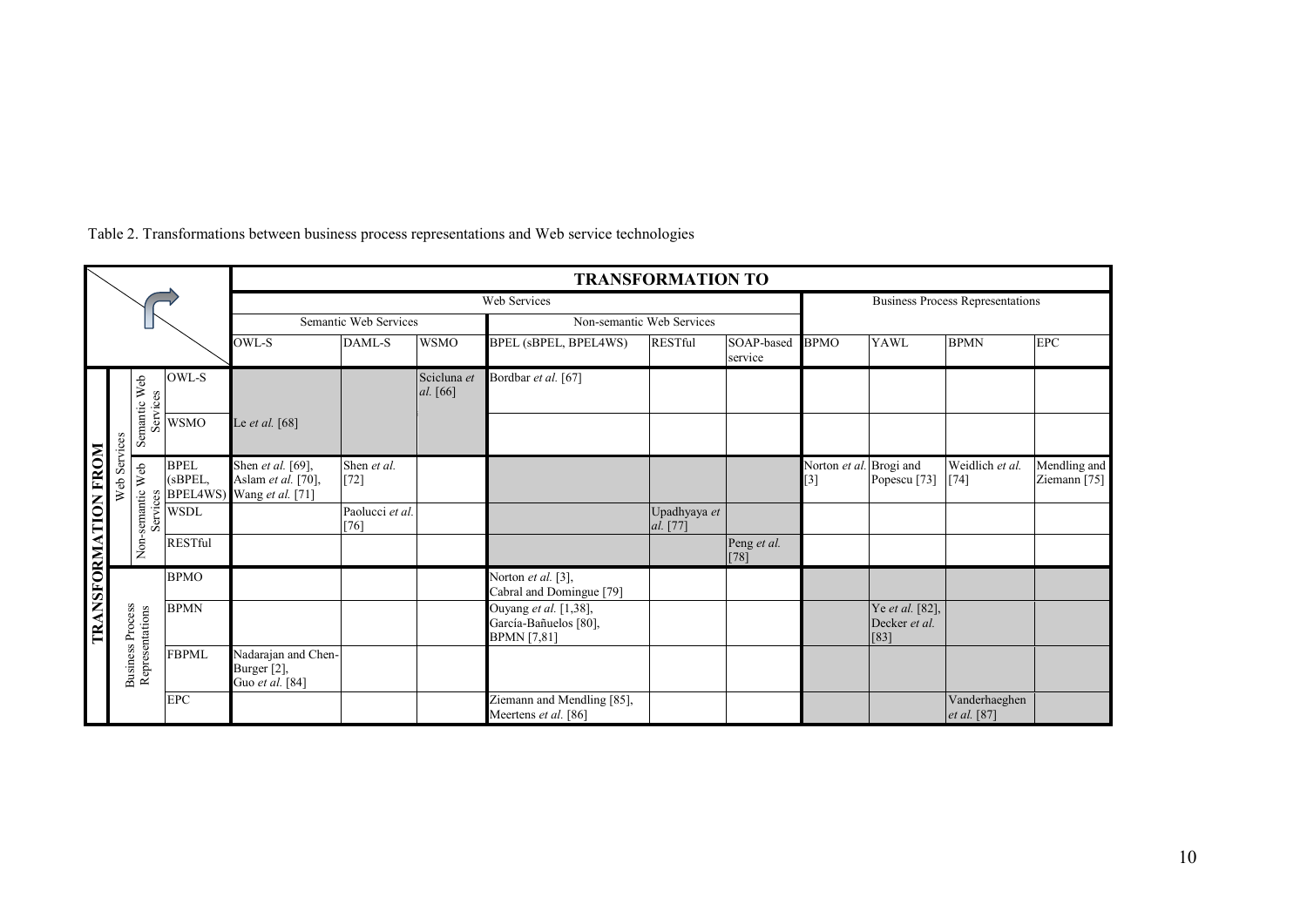To allow the examination of the transformation directions in greater depth, Table 3 presents the information contained in Table 2 from a different perspective; specifically it correlates the studies addressing transformations in opposite directions. Note that only one publication, Norton *et al.* [3], includes a bidirectional transformation, specifically from BPMO (Business Process Modeling Ontology) to BPEL and from BPEL to BPMO. Ziemann and Mendling have investigated an EPC-to-BPEL transformation as well as its reverse transformation; however, they presented them in two different publications [75, 85].

In the case of several pairs of representations, such as WSMO and OWL-S or BPEL and OWL-S, different authors have studied different directions of transformation. For example, Le *et al.* [68] considered a transformation from WSMO to OWL-S, while Scicluna *et al.* [66] investigated a transformation in the opposite direction, from OWL-S to WSMO. Although the opposite transformations may exhibit some similarities, such as mapping similarities between the work of Le *et al.* [68] and that of Scicluna *et al.* [66], the findings for one transformation are not always considered when studying the opposite direction.

Moreover, several transformations, such as BPMN to YAWL and BPEL to YAWL, do not have a corresponding opposite transformation. This indicates that even though a transformation in one direction was attempted, the strategy for identification of papers described in Subsection 2.2 did not locate studies addressing their corresponding opposite transformation.

A complete transformation from one business process or Web service representation to another and back is rarely possible due to the great differences in their objectives and capabilities. However, we believe that the findings from one direction of transformation should be used when observing the reverse direction. Considering both transformation directions at the same time would lead to better reuse of research findings and would highlight the variations and similarities of different representations.

## **4.2 Transformation approaches**

Transformation studies from Table 2 were further examined with regard to the approach used; the findings are presented in Table 4. With regard to transformation approaches, it is important to note that each of the proposed approaches except for that of Vanderhaeghen *et al.* [87] addresses a specific pair of technologies. Addressing all possible transformations by considering independently each potential representation pair would be impractical because the number of possible pairs is extensive; only a small fraction is presented in Table 2. Vanderhaeghen *et al.* [87] proposed a generic transformation process independent of the source and target representations; however, their approach requires XML representations of the source and target models.

|                            | <b>TRANSFORMATION IN ONE DIRECTION</b> | TRANSFORMATION IN THE OPPOSITE |                           |  |  |
|----------------------------|----------------------------------------|--------------------------------|---------------------------|--|--|
|                            |                                        |                                | <b>DIRECTION</b>          |  |  |
| Transformation             | Study                                  | Opposite transformation        | Study                     |  |  |
| direction                  |                                        | direction                      |                           |  |  |
| WSMO to OWL-S              | Le et al. $[68]$                       | OWL-S to WSMO                  | Scicluna et al. [66]      |  |  |
| <b>BPEL</b> to OWL-S       | Shen <i>et al.</i> [69]                | OWL-S to BPEL                  | Bordbar et al. [67]       |  |  |
|                            | Aslam et al. [70]                      |                                |                           |  |  |
|                            | Wang <i>et al.</i> [71]                |                                |                           |  |  |
| <b>BPMO</b> to <b>BPEL</b> | Norton et al. [3]                      | <b>BPEL</b> to <b>BPMO</b>     | Norton et al. [3]         |  |  |
|                            | Cabral and Domingue [79]               |                                |                           |  |  |
| <b>BPMN</b> to <b>BPEL</b> | Ouyang <i>et al.</i> [1,38]            | <b>BPEL</b> to <b>BPMN</b>     | Weidlich et al. [74]      |  |  |
|                            | García-Bañuelos [80]                   |                                |                           |  |  |
|                            | <b>BPMN 1.2 [7]</b>                    |                                |                           |  |  |
| EPC to BPEL                | Ziemann and Mendling [85]              | <b>BPEL</b> to EPC             | Mendling and Ziemann [75] |  |  |
|                            | Meertens et al. [86]                   |                                |                           |  |  |
| <b>WSDL</b> to RESTful     | Upadhyaya et al. [77]                  | <b>RESTful to SOAP-based</b>   | Peng et al. [78]          |  |  |
|                            |                                        | (not complete opposite)        |                           |  |  |
| <b>BPEL</b> to DAML-S      | Shen et al. [72]                       |                                |                           |  |  |
| WSDL to DAML-S             | Paolucci et al. [76]                   |                                |                           |  |  |
| <b>FBPML</b> to OWL-S      | Nadarajan and Chen-Burger [2]          |                                |                           |  |  |
|                            | Guo et al. [84]                        |                                |                           |  |  |
| BPEL to YAWL               | Brogi and Popescu [73]                 |                                |                           |  |  |
| <b>BPMN</b> to YAWL        | Ye <i>et al.</i> [82],                 |                                |                           |  |  |
|                            | Decker et al. [83]                     |                                |                           |  |  |
| <b>EPC</b> to <b>BPMN</b>  | Vanderhaeghen et al. [87]              |                                |                           |  |  |

Table 3. Transformation directions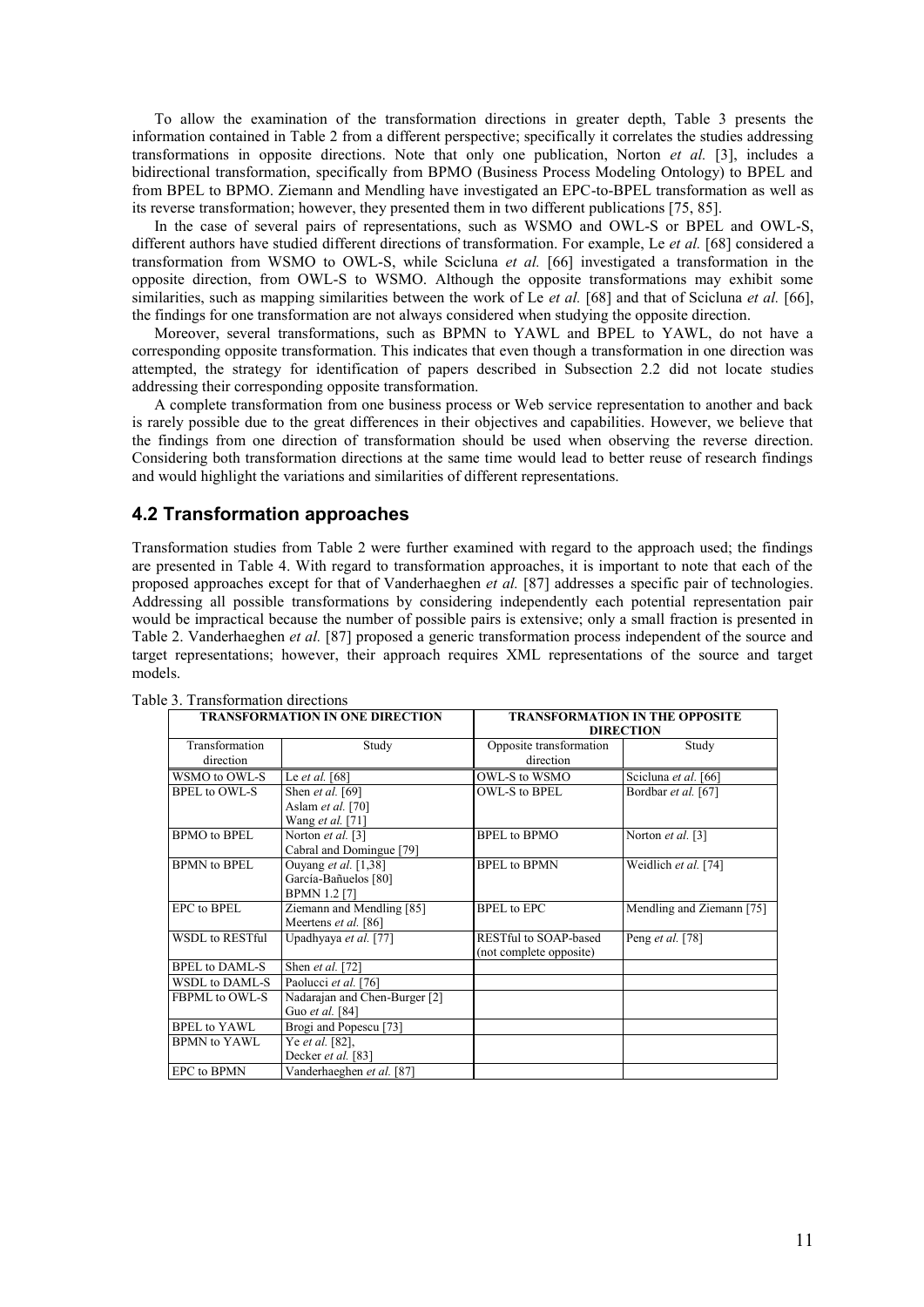Table 4. Transformation approaches

|                                                                                                                                                                                                                                                                                                | <b>Transformation approaches</b>                                                                                                                                                                                                        |                                                                                                                                                          |                                                                                                                                                                                                                                                                                                                                                                                                         |  |  |
|------------------------------------------------------------------------------------------------------------------------------------------------------------------------------------------------------------------------------------------------------------------------------------------------|-----------------------------------------------------------------------------------------------------------------------------------------------------------------------------------------------------------------------------------------|----------------------------------------------------------------------------------------------------------------------------------------------------------|---------------------------------------------------------------------------------------------------------------------------------------------------------------------------------------------------------------------------------------------------------------------------------------------------------------------------------------------------------------------------------------------------------|--|--|
| Mappings and transformation described primarily in<br>freeform text<br><b>Mappings and transformation</b><br>described in text form                                                                                                                                                            | <b>Text with mapping</b><br>lists and/or tables                                                                                                                                                                                         | <b>Rules</b>                                                                                                                                             | Other                                                                                                                                                                                                                                                                                                                                                                                                   |  |  |
| García-Bañuelos et al. [80]<br>٠<br>Shen <i>et al.</i> [69]<br>٠<br>Shen <i>et al.</i> [72]<br>٠<br>Brogi and Popescu <sup>[73]</sup><br>٠<br>Decker et al. [83]<br>٠<br>Paolucci et al. [76]<br>٠<br>Ziemann and Mendling [85]<br>٠<br>Mendling and Ziemann [75]<br>٠<br>Guo et al. [84]<br>٠ | Weidlich et al.<br>$\bullet$<br>[74]<br>Scicluna et al. [66]<br>Wang <i>et al.</i> [71]<br>Le <i>et al.</i> [68]<br>Ye <i>et al.</i> [82]<br>$\bullet$<br>Ouvang et al.<br>$\bullet$<br>[1,38]<br>Aslam <i>et al.</i> [70]<br>$\bullet$ | Cabral and<br>$\bullet$<br>Domingue [79]<br>(ATL rules)<br>Bordbar et al. [67]<br>٠<br>(SiTra framework)<br>Vanderhaeghen et<br>al. [87]<br>(XSLT rules) | Norton et al. [3] (Mappings<br>ó<br>expressed in Ontologis)<br>Meertens et al. [86] (Focus on<br>$\bullet$<br>transformation feasibility)<br>Nadarajan and Chen-Burger [2]<br>(Transformation maps between)<br>source and target ontologies)<br>Upadhyaya et al. [77]<br>٠<br>(Dependency graph and<br>clustering)<br>Peng et al. [78] (Wraps RESTful<br>$\bullet$<br>services into SOAP-based service) |  |  |

## *4.2.1. Mappings and transformations described primarily in freeform text*

The majority of the transformation studies have focused on finding entities in one representation that can be directly correlated with the elements of another model. In particular, a large number of studies have described these mappings and the transformation process in freeform text without any formalization. In Table 4, these studies are identified as "Mappings and transformation described in text form". The next category, "Text with mapping lists and/or tables", uses lists, tables, or both in addition to freeform text to represent the mappings. Even though there is no major difference between these two described categories, being both procedural, they are presented separately because we believe that lists and tables facilitate comprehension.

Table 5 illustrates mappings on an example drawn from the study by Shen *et al.* [72] on transforming BPEL/WSDL to DAML-S. BPEL/WSDL *abstract* processes are mapped to DAML-S *simple* processes and *executable* processes are mapped to *atomic* and *composite* processes. Furthermore, the *activities* making up the building blocks of BPEL are mapped as follows: *primitive* activities are mapped to *atomic* processes, while *structured* activities composed of other primitive or structured activities are mapped to *composite* processes of DAML-S.

In the work of Shen *et al.* [72] only the *process* mappings of Table 5 were presented in a table form; while the *activity* mappings were described textually. Because OWL-S is the successor of DAML-S, Shen *et al.* used the same mapping in their work to transform BPEL to OWL-S [69]. Moreover, Aslam *et al.* [70] used the same mapping, with the exception of abstract processes, which they did not address.

Scicluna *et al.* [66] also focused on a conceptual mapping; the OWL-S components and their properties are mapped to corresponding WSMO constructs. As in OWL-S, a service is described using the three parts of the language: *service profile*, *process model* and *grounding*; the mapping is addressed separately for each of these three parts as depicted in Table 6. The OWL-S *service profile* describes the service functionalities, and therefore, it is mapped to the WSMO *capability*. A *process model* defines the way in which the service works in terms of its methods and their coordination; thus, the *process model* is mapped to the components *capability* and *choreography* of WSMO*.* However, the OWL-S *grounding* is not mapped to WSMO, as there is no strict corresponding entity in WSMO. The mapping of flow control constructs was not addressed in the work of Scicluna *et al.* [66].

| ли рт ерлоре кото и етопичко |          |                                     |                                |  |  |
|------------------------------|----------|-------------------------------------|--------------------------------|--|--|
|                              |          | <b>Source: BPEL or WSDL element</b> | <b>Target: DAML-S element</b>  |  |  |
|                              |          | Abstract process                    | Simple process                 |  |  |
|                              | Process  | Executable process                  | Atomic and composite processes |  |  |
|                              |          | Primitive activity                  | Atomic process                 |  |  |
|                              | Activity | Structured activity                 | Composite process              |  |  |

Table 5. Mappings from BPEL/WSDL to OWL-S elements

|  | Table 6. Conceptual mapping between OWL-S and WSMO |  |  |
|--|----------------------------------------------------|--|--|
|--|----------------------------------------------------|--|--|

| <b>OWL-S</b>    | <b>WSMO</b>                                       |
|-----------------|---------------------------------------------------|
| service profile | capability                                        |
| process model   | service <i>capability</i> and <i>choreography</i> |
| grounding       |                                                   |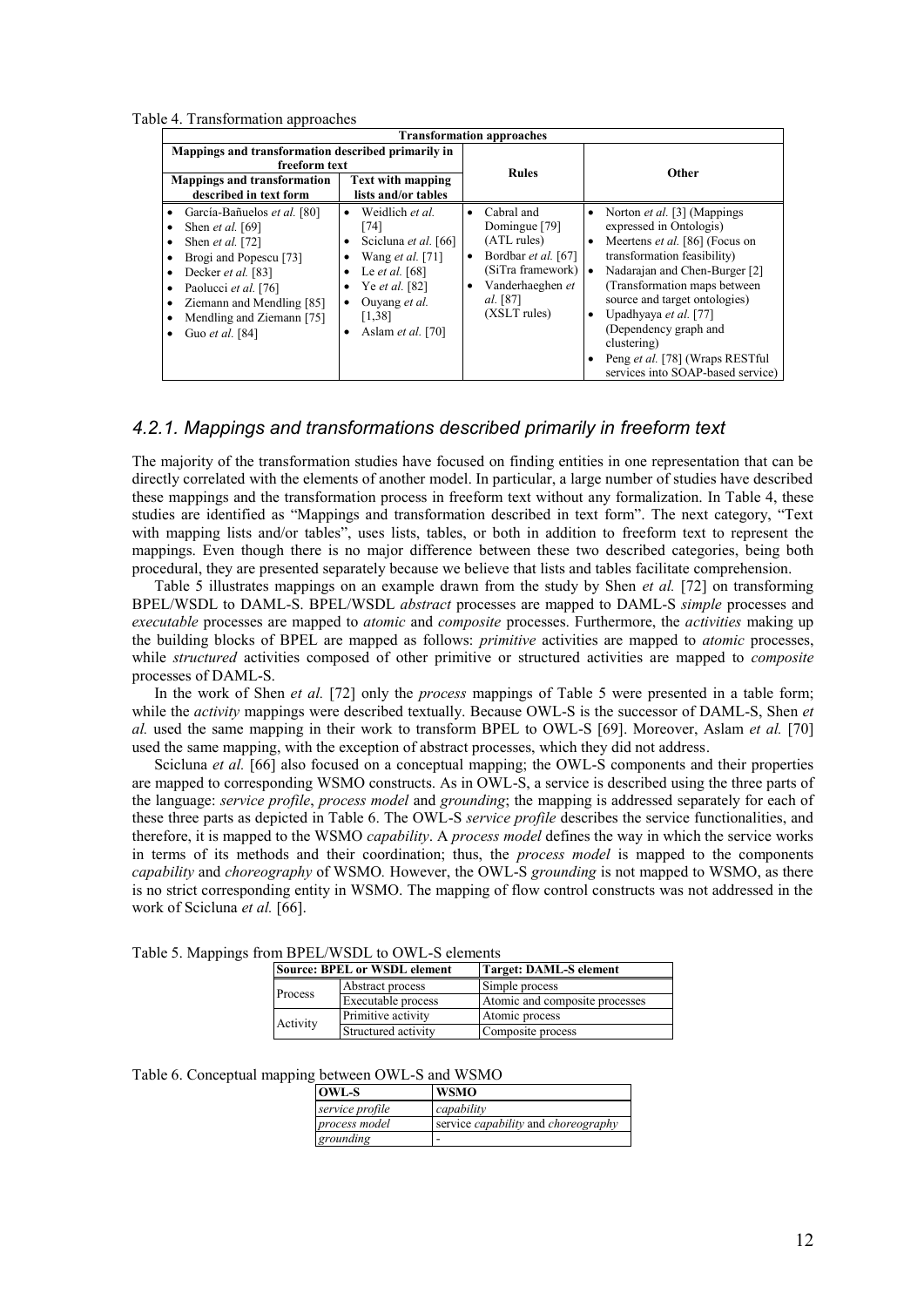Le *et al.* [68], like Scicluna *et al.* [66], examined the conceptual mapping between WSMO and OWL-S; however, they considered a different direction of transformation, that is, from WSMO to OWL-S. Similar to the work of Scicluna *et al.* [66], the work of Le *et al.* [68] did not include OWL-S grounding. As WSML and OWL are the underlying ontology languages of the WSMO and OWL-S specifications, in the approach of Le *et al.* [68] the transformation from WSML to OWL was performed as part of the WSMO to OWL-S transformation. WSML and OWL consist of similar entities but with distinct terms as illustrated in Table 7. The WSML to OWL transformation can be considered as a distinct transformation and can be used independently in problems such as ontology mapping and merging.

Establishing mappings can be beneficial in determining the limitations of transformations between specific pairs of representations. For instance, Table 8 shows partially the mapping BPEL-to-BPMN described by Weidlich *et al.* [74]. The third column indicates whether a concept is mapped directly (+), the concept is missing in BPMN (-), or the mapping is partial (°) to BPMN. Weidlich *et al.* [74] identified the three activities that cannot be mapped at all: *event handlers*, *termination handlers* and *validate* activities. Table 8 includes only one unmapped activity; *validate*, as the table illustrates the mapping for basic activities only. Several constructs, can only be mapped partially. Weidlich *et al.* [74] considered a mapping is partial if it was incomplete or imprecise or if an approximation was performed in the transformation. An example is the BPEL concepts of *reply* which is associated with the received message by the concept of *message exchange*. Specifically, the BPEL concept of *message exchange* correlates messages belonging to the same conversation. The counterpart is absent from BPMN; however, it can be modeled using the concept of properties [74] which can be assigned to messages. Specifically, a dedicated property assigned to a message can be used to correlate messages belonging to the same conversation.

The majority of the studies, described in this Section so far, focused mainly on conceptual mappings between pairs of representations. In addition to the already mentioned studies of Shen *et al.* [72], Aslam *et al.* [70], Scicluna *et al.* [66], Le *et al.* [68], and Weidlich *et al.* [74], a number of other studies also focused on conceptual mappings including Ziemann and Mendling [85], Mendling and Ziemann [75], and Paolucci *et al.* [76]. The works of Ouyang *et al.* [1,38], García-Bañuelos *et al.* [80], and Brogi and Popescu [73], however, considered the transformation process in addition to the mappings.

**Ouyang** *et al.* [38] proposed a formalized approach for the transformation process from BPMN to BPEL. As groundwork for their transformation process, Ouyang *et al.* divide the BPMN's Business Process Diagrams (BPD) into segments allowing for an iterative approach where the BPMN components are incrementally transformed into BPEL entities. The transformation consists of two steps: the first step, the activity-based transformation includes mapping the well-structured BPD components such as sequence, flow, pick, while, repeat, and repeat+while to the corresponding BPEL structured activities including sequence, flow, switch, pick, and while. The second step involves translating the remaining BPD components using event-action rule-based transformations. Although event-action rule-based transformations can be used for all components, Ouyang *et al.* [38] use these transformations only for components that are not well-structured, as these transformations result in BPEL code that is difficult to read.

**García-Bañuelos** [80] work focused on the identification of patterns in BPMN graphs that can be transformed straightforwardly to BPEL specifications. Like Ouyang *et al.* [38], his approach first partitions a BPMN graph into segments, in this case into single-entry single-exit (SESE) regions. Next, control flow analysis is performed on the SESE regions and patterns are identified for each SESE region. Subsequently, the SESE regions are transformed into sub-processes that are annotated with the identified patterns. The final step of his approach transforms the annotated sub-processes into BPEL by using translation rules.

|  |  | Table 7: WSML to OWL mapping |
|--|--|------------------------------|
|  |  |                              |

| <b>WSML</b>                                                                        | OWL                           |
|------------------------------------------------------------------------------------|-------------------------------|
| concept                                                                            | class                         |
| relation                                                                           | property                      |
| <i>relation</i> attributes such as<br><i>transitive</i> or <i>inverse</i> property | described using <i>axioms</i> |
| individuals                                                                        | instances                     |

#### Table 8. Mapping from BPEL to BPMN

|                    | <b>BPEL</b>                  | <b>BPMN</b>                           | <b>Mapping</b> |
|--------------------|------------------------------|---------------------------------------|----------------|
|                    | invoke                       | sending/receiving task, message event | $\circ$        |
| ctivities<br>Basic | receive(createInstance='no') | receiving task, message event         | $^{+}$         |
|                    | reply                        | sending task, message event           | $\circ$        |
|                    | validate                     |                                       |                |
|                    | assign                       | assignment                            | $\circ$        |
|                    | wait                         | timer intermediate event              |                |
|                    | exit                         | termination end event                 |                |
|                    | throw, rethrow               | error end event                       | $\circ$        |
|                    | compensate, compensateScope  | compensation events                   | $\circ$        |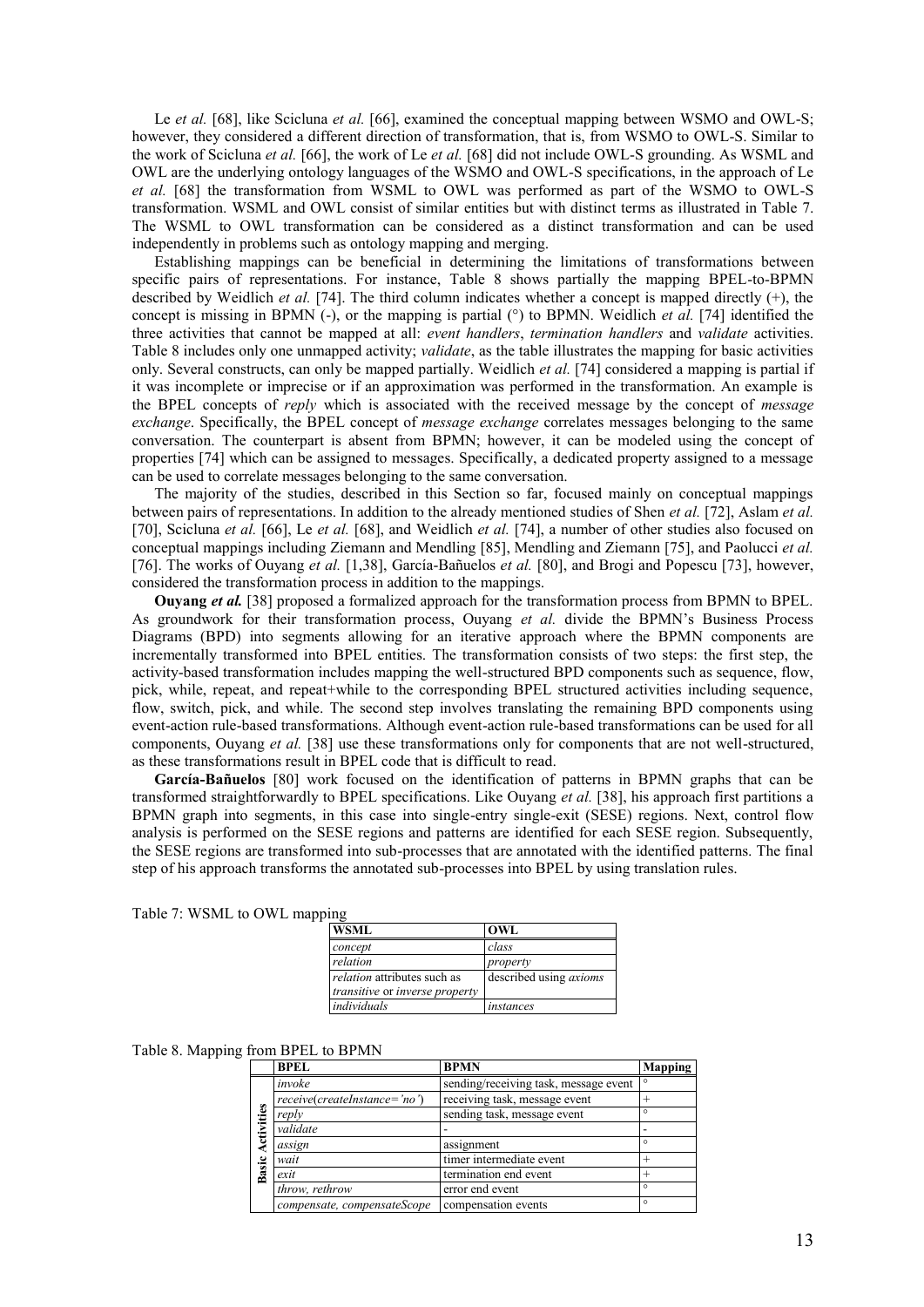**Brogi and Popescu** [73] approach is based on defining YAWL patterns for the BPEL processes and their activities. The three main patterns, namely, *basic*, *structured* and *process* patterns correspond to the BPEL *basic* activity, *structured* activity and *process* respectively. Each BPEL activity or process is instantiated from its corresponding pattern. The process of instantiating a pattern, described by Brogi and Popescu [73], involves adjusting inputs and outputs for each activity as well as creating connections between patterns.

#### *4.2.2. Rule-based approaches*

The next transformation approach category from Table 4, "Rules", includes approaches which use rules to represent the transformation: Cabral and Domingue [79] used the Atlas Transformation Language (ATL) rules, Bordbar *et al.* [67] applied the Simple Transformer (SiTra) framework, and Vanderhaeghen *et al.* [87] used the eXtendable Stylesheet Language Transformation (XSLT). The work of Cabral and Domingue [79] and Bordbar *et al.* [67], considered a particular pair of representations: Cabral and Domingue [79] considered BPMO to BPEL, while Bordbar *et al.* [67] considered OWL-S to BPEL transformation. Unlike them, Vanderhaeghen *et al.* [87] proposed a generic procedure for transformations between different business process representations.

**Cabral and Domingue** [79] considered a transformation approach from BPMO to BPEL. The transformation source entails instances of BPMO in a WSML file representing specific business processes, while the target is the WSML file containing the corresponding instances in sBPEL. The proposed approach uses Atlas Transformation Language (ATL) for the representation of the transformation rules which in fact express mappings between the elements of the source (BPMO) and the target system (BPEL).

The main focus of the work from **Bordbar** *et al.* [67] entailed exploring the capabilities of the Simple Transformer (SiTra) framework, while the transformations from OWL-S to BPEL were examined in a case study. The first step in the transformation performed in the SiTra framework involves the creation of metamodels for the source and target models, which, in their case study are the OWL-S and BPEL meta-models. SiTra transformation rules describe how entities of the source meta-model are transformed to the elements of the target model. The transformation process converts instances of the source model to instances of the target model by matching rules with applicable source objects, executing the rules and creating objects in the target model. The rule specification requires establishing mappings between the source and target elements, which, in their use case, constitute mappings between the OWL-S and BPEL entities.

The generic approach for transformations among business process representations described by **Vanderhaeghen** *et al.* [87] requires an XML description for each representation involved in the transformation. In their example case of a transformation from EPC to BPMN [87], the XML representations were EPML and BPML. The first phase established the relation between the source and target representations and involved the following steps:

- 1. establishing meta-models for each representation,
- 2. mapping the meta-models in which elements of the source meta-model were mapped to components of the target model.

The second transformation stage entailed creating a source model XML representation, transforming the source XML model to the target XML, and finally transforming the target XML to the target model.

The main drawback of this approach is the need for XML representations [87] of the source and target models, which results in a multi-step transformation: from source model to source XML, source XML to target XML, and target XML to target representation. Although Vanderhaeghen *et al.* [87] facilitated the second transformation phase, from source XML to target XML, by using XSLT rules, the other two transformations remain a challenge as they still need to be addressed individually for each pair of representations. Vanderhaeghen *et al.* demonstrated a transformation from EPC to its XML representation EPML and from BPMN's XML representation BPML to BPMN; however, they do not indicate how this step would be performed in the case of dealing with different representations.

#### *4.2.3. Other approaches*

The remaining studies used highly diverse approaches and therefore are placed in the "Other" category in Table 4.

**Norton** *et al.* [3] considered a bidirectional transformation and proposed ontology-based associations between different representations in which the source and target models, BPMO and BPEL, were represented as ontologies. The transformations were based on ontologies: BPMO2sBPEL represents the transformation from BPMO to BPEL, and BPEL2BPMO denotes the transformation from BPEL to BPMO. Both ontologies imported representations of BPMO and BPEL models into Web Service Modeling Language (WSML). The transformation rules could therefore be represented using WSML-Flight axioms that enable the deduction of target instances from source instances.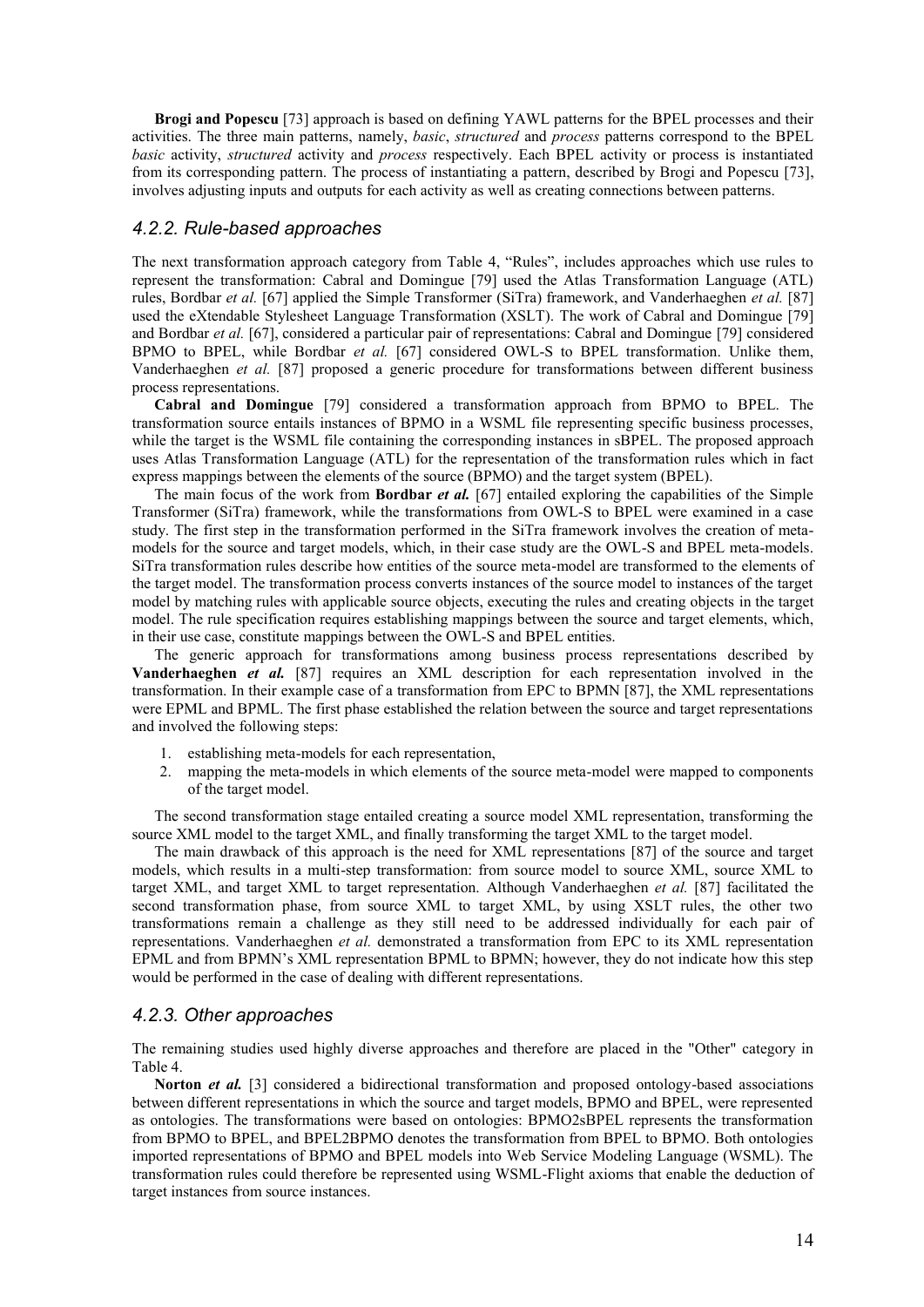**Meertens** *et al.* [86] proposed a generic framework for evaluating the feasibility of transformations between different modeling languages and evaluated this framework using the EPC-to-BPEL transformation. The framework consisted of two parts:

- The first part, an ontological analysis, consisted of evaluating the two languages involved in the transformation against the Bunge-Wand-Weber (BWW) [89] model and subsequently comparing the two languages to each other. This step exposed the limitations and challenges of the transformation, such as source concepts that are not supported in the target language as well as redundancies and overloads.
- The second step, workflow pattern support, consisted of evaluating each language against the twenty Workflow Control Patterns (WFCP) from van der Aalst [30] and then performing comparisons between the two languages. This step exposed patterns that might cause challenges in the transformation process.

Unlike other transformation studies, Meertens *et al.* focused on transformation feasibility rather than on the mapping or the transformation process itself.

**Nadarajan and Chen-Burger** [2] provided a framework for FBPML to OWL-S transformation consisting of data model and process model transformations. FBPML and OWL-S data and process models were represented using ontologies. Additionally, mapping principles were used to transform from one ontology model to another:

- Data model transformation: The FBPML data model was described using FBPML Data Language (FBPML DL), while the OWL-S data model was delineated in Web Ontology Language (OWL). The data model transformation was performed according to mappings between the ontology representation of the FBPML data model and the OWL-S data model.
- Process model transformation: The FBPML Process Language (FBPML PL) was used to describe the FBPML process model, while OWL-S contained classes delineating the process model. The process model transformation was carried out according to mappings between the ontology representation of the FBPML process model and the OWL-S process models.

**Upadhyaya** *et al.* [77] **and Peng** *et al.* [78], in contrast to most of other transformation approaches discussed in the paper, did not rely on entity-level mappings. The fundamental differences between the two representations they considered, SOAP-based to RESTful services, did not permit such mappings. To migrate SOAP-based to RESTful services, Upadhyaya *et al.* [77] built a dependency graph from a WSDL document, clustered similar operations, analyzed each cluster to identify resources and HTTP methods, and subsequently created a RESTful wrapper for SOAP-based services. The opposite direction of the transformation, RESTful to SOAP-based services, was considered by Peng *et al.* [78]. In particular, they used WADL description of RESTful service to wrap RESTful service into SOAP-based services.

## **4.3 The role of ontologies in transformations**

The aim of this subsection is to examine the role of ontologies in the transformation approaches described in Table 2. Ultimately, this analysis will show that ontologies can be used to describe source and target models as well as the transformation process itself.

The semantic Web service technologies that occur in the observed transformations, specifically OWL-S, DAML-S, and WSMO (Table 2), are ontologies for describing Web services. In addition, another technology involved in the observed transformations is also an ontology: BPMO (Business Process Modeling Ontology) is an ontology for describing business process models. Consequently, as illustrated in Table 9, in a large number of transformations, the source or the target is either an ontology or an ontology language: BPMO, OWL-S, DAML-S, or WSMO.

Moreover, some approaches have used ontologies in the transformation process. For instance, Norton *et al.* [3] represented the source and target representations, BPMO and BPEL, as ontologies, while the transformations were also performed by means of transformation ontologies: BPMO2sBPEL and BPEL2BPMO. BPMO2sBPEL transformation ontology captures the mapping from BPMO to sBPEL whereas BPEL2BPMO captures the opposite direction, from BPEL to BPMO. The BPEL ontology, which is the conceptualization of the BPEL specification, allows Norton *et al.* [3] to create ontology-based representation of the BPEL processes. Both, BPMO and BPEL ontologies were represented in WSML, thus the transformation rules can be expressed as WSML-Flight axioms. In the case of the transformation from BPEL to BPMO, Norton *et al.* [3] first create the ontology-based representation of the BPEL process, and then transform it to the BPMO representation using the transformation ontologies.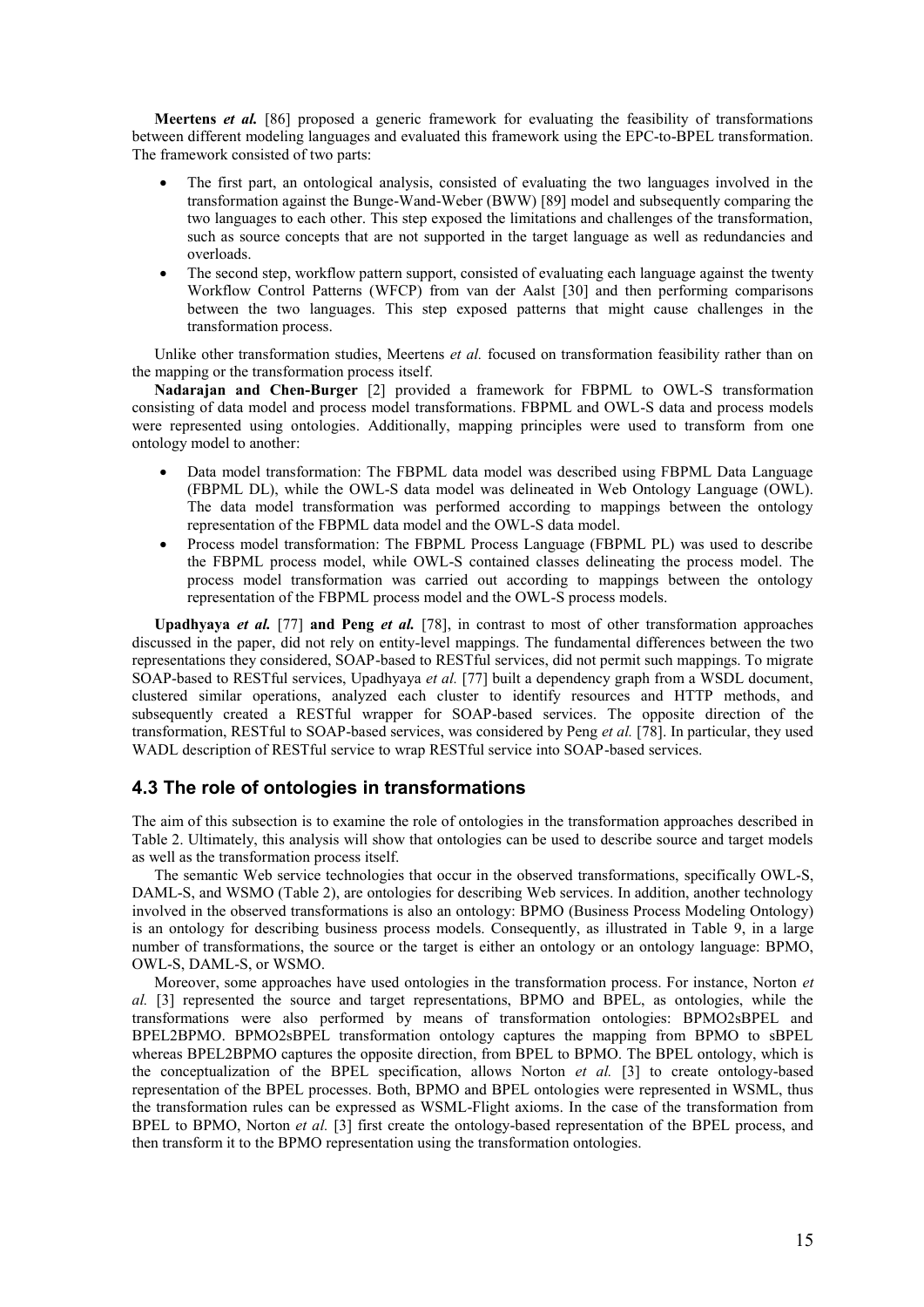Table 9: The role of ontology in transformations

|                                        |               | <b>Transformation</b>           | <b>Study</b>                  | <b>Ontology involved in transformation</b>                                                                                            |
|----------------------------------------|---------------|---------------------------------|-------------------------------|---------------------------------------------------------------------------------------------------------------------------------------|
|                                        |               | <b>BPMO</b> to <b>BPEL</b>      | Cabral and Domingue [79]      |                                                                                                                                       |
|                                        |               | Between BPMO and BPEL           | Norton et al. [3]             | Source and target models expressed as<br>ontologies.<br>Transformations performed by means of<br>ontologies: BPMO2sBPEL and BPEL2BPMO |
|                                        |               | <b>BPEL/WSDL to DAML-S</b>      | Shen et al. [72]              | Source and target meta-models can be seen as<br>ontologies.                                                                           |
|                                        |               | OWL-S to BPEL                   | Bordbar et al. [67]           | Source and target meta-models can be seen as<br>ontologies.                                                                           |
|                                        | YES           | <b>BPEL</b> to OWL-S            | Shen et al. [69]              |                                                                                                                                       |
|                                        |               |                                 | Aslam et al. [70]             |                                                                                                                                       |
|                                        |               |                                 | Wang et al. [71]              |                                                                                                                                       |
| Source or target models are ontologies |               | FBPML to OWL-S                  | Nadarajan and Chen-Burger [2] | Source and target models expressed as<br>ontologies                                                                                   |
|                                        |               |                                 | Guo et al. [84]               |                                                                                                                                       |
|                                        |               | WSDL to DAML-S                  | Paolucci et al. [76]          |                                                                                                                                       |
|                                        |               | WSMO to OWL-S                   | Le et al. [68]                |                                                                                                                                       |
|                                        |               | Between OWL-S and WSMO          | Scicluna et al. [66]          |                                                                                                                                       |
|                                        |               | <b>BPMN</b> to <b>BPEL</b>      | Ouyang et al. [38]            |                                                                                                                                       |
|                                        |               |                                 | García-Bañuelos et al. [80]   |                                                                                                                                       |
|                                        |               | <b>BPEL</b> to <b>BPMN</b>      | Weidlich et al. [74]          |                                                                                                                                       |
|                                        |               | <b>BPEL</b> to YAWL             | Brogi et al. [73]             |                                                                                                                                       |
|                                        |               | <b>BPMN</b> to YAWL             | Ye et al. [82]                |                                                                                                                                       |
|                                        |               |                                 | Decker <sup>[83]</sup>        |                                                                                                                                       |
|                                        | $\frac{1}{2}$ | <b>EPC</b> to <b>BPEL</b>       | Ziemann and Mendling [85]     |                                                                                                                                       |
|                                        |               |                                 | Meertens et al. [86]          |                                                                                                                                       |
|                                        |               | <b>BPEL</b> to EPC              | Mendling and Ziemann [75]     |                                                                                                                                       |
|                                        |               | <b>EPC</b> to <b>BPMN</b>       | Vanderhaeghen et al. [87]     | Source and target meta-models can be seen as<br>ontologies.                                                                           |
|                                        |               | <b>WSDL</b> to RESTful services | Upadhyaya et al. [77]         |                                                                                                                                       |
|                                        |               | RESTful to SOAP-based           | Peng et al. [78]              |                                                                                                                                       |

The Nadarajan and Chen-Burger [2] introduced a framework involving transformations of the data and process models in which the source and target models, FBPML and OWL-S, were represented using ontologies. Vanderhaeghen *et al.* [87], Shen *et al.* [72], and Bordbar *et al.* [67] used source and target metamodels, which can be perceived as ontologies.

## **4.4 Transformation benefits**

All transformation studies included in Table 2 contribute to the integration of business process modeling and Web services. However, the specific benefits of different transformations differ as shown in Table 10. For the purpose of analyzing the benefits of different transformations, these transformations were grouped into four categories. The first one includes transformations without any change in process view perspective, while the classification criterion for the remaining three categories is the transformation target: to semantic Web services, to non-semantic Web services, and to business process representations. Nevertheless, within each of these four categories, the benefits vary; thus Table 10 further subdivides these transformations into subcategories in order to group them with common benefits.

The studies conducted by Ye *et al.* [82], Decker *et al.* [83], and Vanderhaeghen *et al.* [87] are all from the same category in Table 2. The benefits of such transformations between business process specifications consist of managing issues of representation heterogeneity. Moreover, when participants within collaborative networks use different modeling methods, the transformations between business process specifications facilitate the exchange of business process models among participants.

Similarly, the benefits of studies involving a transformation to semantic Web services [2,69-72,76,84] lie in providing well-defined semantics and in facilitating automated Web service discovery and composition.

In Table 10, transformations to YAWL are divided into its own category to emphasize the specific benefit of this transformation: transformation to YAWL enables model verification using YAWL verification tools, such as WofYAWL [37]. This category includes the works of Brogi and Popescu [73], Ye *et al.* [82], and Decker *et al.* [83]. Moreover, transformation to YAWL also belongs to the subcategory made up of transformations from BPEL to business process representations and therefore also offers the benefits specified for this subcategory: enabling visualization of an existing BPEL model, facilitating transformations from executable to business process models and vice versa, and assisting alignment of representations through mappings.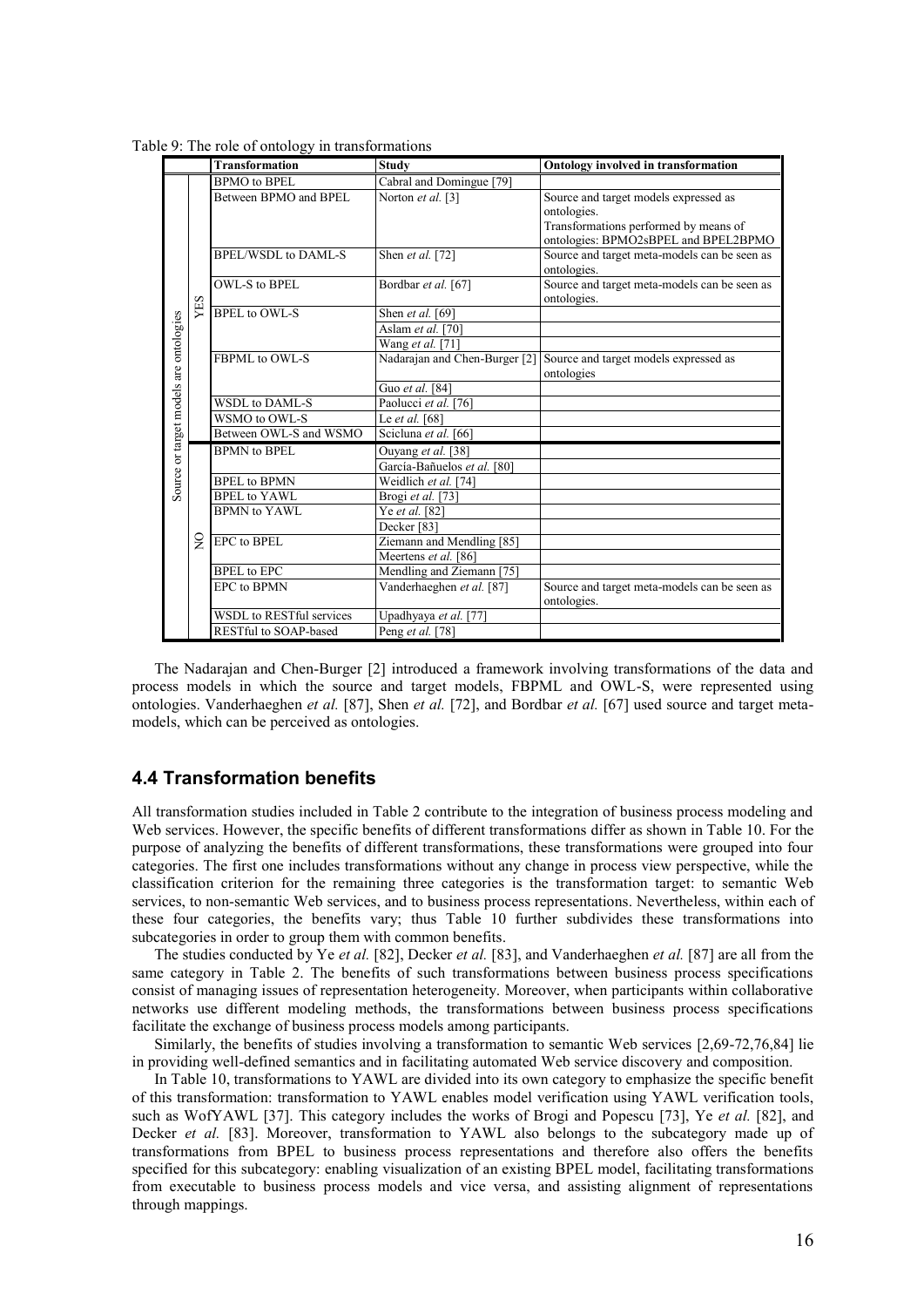| с то. ттанзіогінанон осненіз<br><b>Transformation</b>                          |                                                                                                                                                                                                                |                                                                                                                                                                                                                                                                                                                                                          |
|--------------------------------------------------------------------------------|----------------------------------------------------------------------------------------------------------------------------------------------------------------------------------------------------------------|----------------------------------------------------------------------------------------------------------------------------------------------------------------------------------------------------------------------------------------------------------------------------------------------------------------------------------------------------------|
|                                                                                | <b>Transformation subcategory</b>                                                                                                                                                                              | <b>Benefits</b>                                                                                                                                                                                                                                                                                                                                          |
| category<br>Transformation<br>without change in<br>process view<br>perspective | Transformation among<br>$\bullet$<br>business process specifications •                                                                                                                                         | Managing the representation heterogeneity challenge<br>$\bullet$<br>Exchanging business process models among participants<br>within collaborative networks                                                                                                                                                                                               |
|                                                                                | Transformation among Web<br>service representations                                                                                                                                                            | Managing the representation heterogeneity challenge<br>$\bullet$<br>Facilitating Web service discovery and composition                                                                                                                                                                                                                                   |
| Transformation to<br>semantic Web<br>services                                  | Transformation from business<br>$\bullet$<br>process specification to<br>semantic Web service<br>representation<br>Transformation from non-<br>$\bullet$<br>semantic to semantic Web<br>service representation | Providing well-defined semantics<br>I۰<br>Facilitating automated Web service discovery and<br>composition                                                                                                                                                                                                                                                |
| Transformation to<br>non-semantic Web<br>services                              | Transformation from business<br>$\bullet$<br>process specification to non-<br>semantic Web service<br>representation                                                                                           | Enabling execution of business process representations                                                                                                                                                                                                                                                                                                   |
|                                                                                | Transformation from OWL-S<br>to non-semantic Web service<br>representation                                                                                                                                     | Expressing semantic Web services in widely accepted BPEL<br>[67,69,88], which Bordbar et al. [67] claim to provide better<br>tools and support for execution                                                                                                                                                                                             |
| Transformation to<br>business process<br>representation                        | Transformation from BPEL to $\bullet$<br>$\bullet$<br>business process specification<br>(including transformation to<br>YAWL)                                                                                  | Enabling visualization of an existing BPEL model, thus<br>facilitating communication of existing BPEL processes to<br>business analysts for approval or re-engineering<br>Facilitating transformations from executable to business<br>$\bullet$<br>process models and vice versa<br>Assisting alignment of representations through mappings<br>$\bullet$ |
|                                                                                | Transformation to YAWL<br>specifically                                                                                                                                                                         | Enabling model verification using YAWL verification tools<br>$\bullet$<br>such as WofYAWL                                                                                                                                                                                                                                                                |

Table 10. Transformation benefits

## **4.5 Transformation trends**

This section examines the trends and directions of the transformations that bridge the gap between business process representations and semantic Web services. Two views of the process are involved: the business view represented by business process models and the executable view related to Web services. Therefore, transformations that move towards a business process representation can be distinguished from those moving towards Web services.

The changes in the process view perspective for different transformations are presented in Figure 1. The *degree of change in a process view perspective* refers to the difference in the process view between the source and its target representations. The degree of change is not a measurable attribute, but an approximate and relative value. It is shown in Figure 1 without numerical values on the vertical axis, making it possible to observe transformation trends. If the source is a business process model and the corresponding target is a semantic Web service technology, the degree of change in the process view perspective is large. If both source and target belong to the same category, meaning that both are business process models or both are Web service technologies, there is no change in the process view perspective.

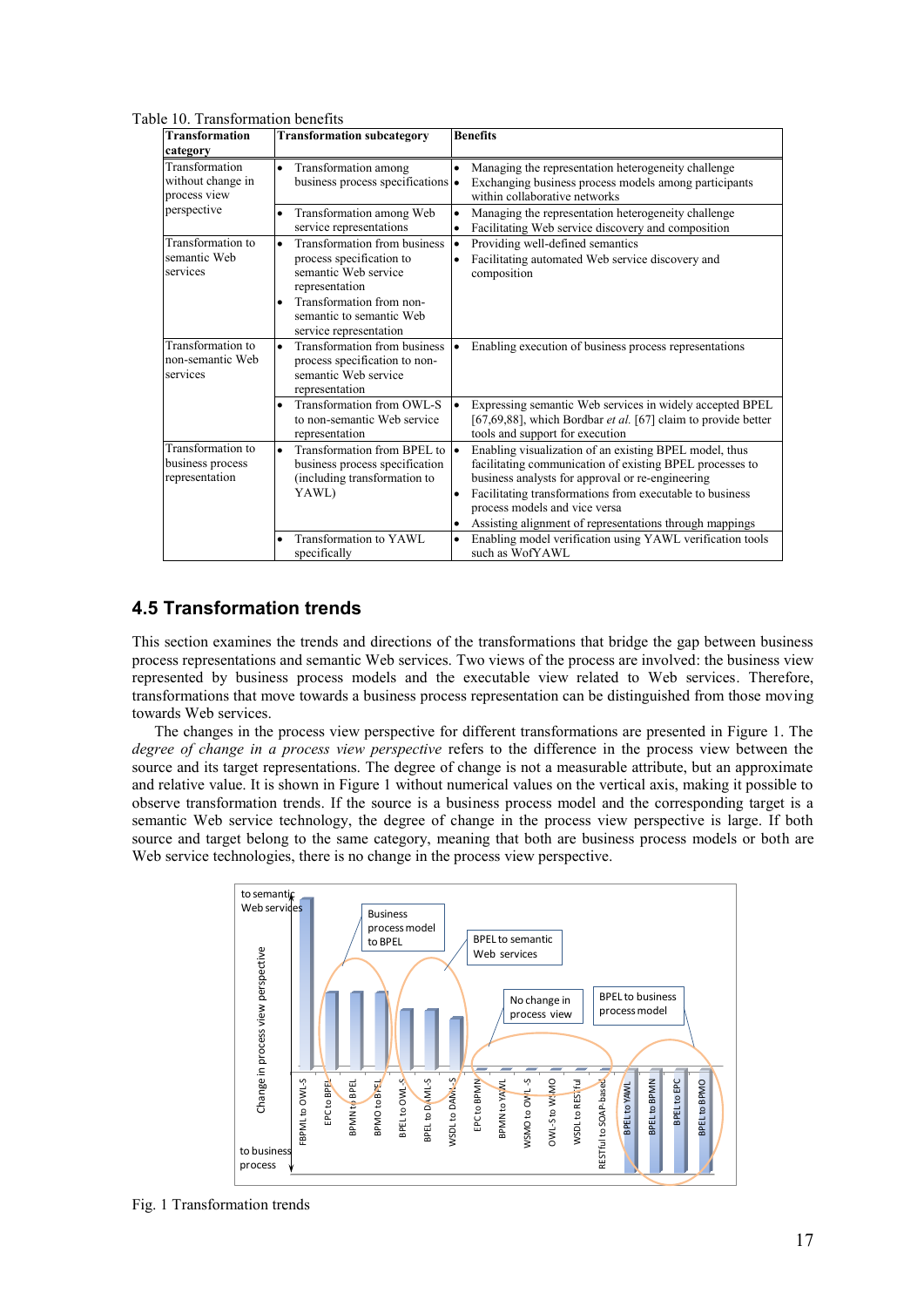The largest change in process view perspective occurs in the FBPML to OWL-S transformation, which involves two representations on opposite sides of the spectrum: a business process model (FBPML) and a semantic Web service (OWL-S).

A relatively major change in process view perspective also occurs in four transformations that move towards business process representations. Each one involves BPEL as a source model, and the target models consist of various business process representations: YAWL, BPMN, EPC, and BPMO. The degree of change is considered smaller in these than in the FBPML to OWL-S transformation because BPEL is a non-semantic Web service technology.

Transformations from business process representations, EPC, BPMN, and BPMO, to BPEL involve a move towards semantic Web services because they are changing from a business process representation to a Web service representation. However, the BPEL target is a non-semantic technology, and therefore the degree of change is smaller than in those pairs involving business processes and semantic Web services, specifically FBPML to OWL-S.

In addition, transformations from BPEL/WSDL to semantic Web technologies, OWL-S and DAML-S, are considered transformations towards semantic Web services. In this case, both source and target are Web service technologies; however, the source is non-semantic, while the target is semantic. Consequently, the transformation involves a move towards semantic Web technology, but the degree of change is relatively small because both are Web service technologies.

The OWL-S to BPEL transformation is not included in the diagram because its orientation is away from semantic Web services, and therefore it cannot be shown in the upper part of the diagram. At the same time, it cannot be included below the horizontal axis because it does not involve a business process representation.

Another large group includes transformations that do not change the process view perspective. Rather, they operate between different models in the same category: between business process representations (EPC to BPMN and BPMN to YAWL), between semantic Web services (WSMO to OWL-S and OWL-S to WSMO), or between non-semantic Web services (WSDL to RESTful and RESTful to SOAP-based service).

Fig. 1 shows that pairs of representations involving a transformation towards semantic Web services have attracted more research attention than those involving a transformation toward a business process representation. This imbalance has been primarily driven by the need to make business processes executable with minimal human involvement. However, only one of the pairs shown includes a business process and a semantic Web service model, FBPML to OWL-S. All other pairs from this category involve a non-semantic Web service technology, BPEL/WSDL.

Moreover, transformations among representations in the same category have also attracted considerable research attention. In large part, these transformations have been motivated by the need to overcome heterogeneity of representations. For Web services, this includes enabling a service described in one language to be matched to a service request represented in another language; while for business process representations the transformations facilitate model exchange and integration.

Transformations oriented towards business process representations involve BPEL as a source for various target business process models. This direction is primarily motivated by the need to represent existing BPEL models in a graphical form.

#### **4.6 Verification techniques**

Once the transformations between representations are completed, verification can confirm that the resulting representation exhibits the desirable characteristics. A thorough review of verification techniques is outside the scope of this work; however, this subsection introduces techniques for model verification as they are essential for ensuring the correct behavior of the transformed processes.

This study observes transformations in two directions: from business process representations to Web services and from Web services to business process representations. Consequently, verification of the two resulting categories should be observed. Since Web services are responsible for the execution of the business processes, we mainly discuss the verification of Web services.

The verification of Web services involves composite services with the objective of ensuring that the execution produces the desired behavior. Due to the popularity of BPEL for the implementation of composite Web services [67,69,88], a number of verification approaches addresses BPEL specifically [90,91]. Hull and Su [92] indicate that an important step in analyzing BPEL services is the transformation into formalisms that are better suited for analysis such as finite state machines, extended Mealy machines and process algebra. Thus, in model verification, the transformation is often a step in the verification process while here is the main focus of our study.

Research conducted by Lomuscio *et al.* [90] and Yeung [91] exemplify the verification process of BPEL models. Lomuscio *et al.* [90] study the verification of the behavior of agent-based composite services which is regulated by contracts. All the possible agent behaviors, as well as the correct behavior according to contracts, are specified using BPEL. A compiler takes the two BPEL specifications as the input and generates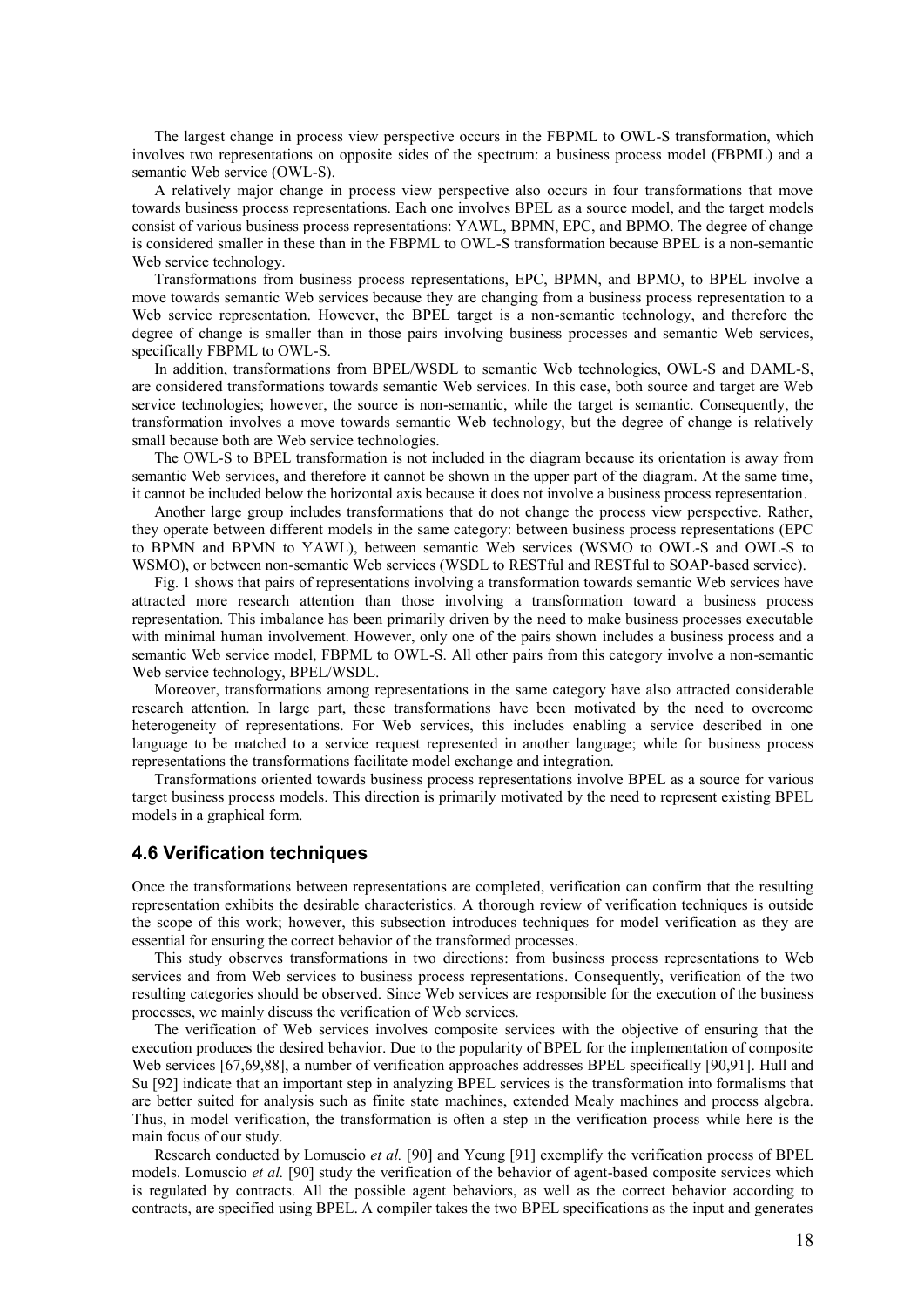a multi-agent system as an ISPL (Interpreted Systems Programming Language) program. The composite services represented in ISPL are verified using a symbolic checker MCMAS (Model Checker for Multi-Agent Systems) tailored for verification of multi-agent systems.

The work by Yeung [91] addresses the verification of choreography-based Web services where the involved parties are not willing to expose their internal processes. In this scenario, the service choreography specifies the coordination from a global perspective and serves as a contract among the involved parties. The proposed approach is based on the Web Services Choreography Description Language (WS-CDL) and WS-BPEL. The abstract and/or executable processes of the involved parties expressed in WS-BPEL and the choreography model expressed in WS-CDL are transformed into Communicating Sequential Processes (CSP). CSP is a formal language for describing interactions in concurrent systems supported by the model checker of the FDR (Failures-Divergences Refinement). Yeung's approach [91] uses FDR to verify conformance to the choreography model.

Bentahar *et al.* [93] address the verification of composite Web services in respect to the properties of deadlock freedom, safety and reachability. They distinguish between *operational behavior* which describes the business logic by identifying system functions, and *control behavior* which identifies a sequence of actions that operational behavior should follow. *Operational behavior* is the model to be checked while *control behavior* refers to the properties that the model should satisfy such as deadlock freedom, safety and reachability. Operational behavior is modeled using an extended finite state machine and then transformed into Kripke model which is sequentially transformed into Symbolic Model Verifier (SMV) code. The properties from control behavior are checked against SMV code using NuSMV model checker.

Process models expressed in OWL can be verified using Semantic Web Rule Language (SWRL) and Semantic Query-Enhanced Web Rule Language (SQWRL). Valiente *et al.* [94] formalize the processes in terms of an ontology described in OWL and illustrate how SWRL rules can be used for model consistency checking and identification of breaches in service level agreements.

The verification of business process models, like the verification of Web services, often includes some kind of transformation into formalisms better suited for such analysis. Fahland *et al.* [95] investigated business models for soundness using three approaches: the checker LoLA, the Woflan tool and the WebSphere Business Modeler validation. Each of the three approaches required translation of the initial model represented in IBM WebSphere Business Modeler. The first approach, using checker LoLA, required transformation to Petri net models; the second approach, using the Woflan tool required initial transformation into Petri net and subsequently into workflow net; and the third approach, using the IBM WebSphere Business Modeler required translation into workflow graph.

Klai and Desel [96] also addressed verification of business process models in respect to soundness properties. As a model of the business system they used the Symbolic Observation Graph (SOG) which is Binary Decision Diagram (BDD) based abstraction of the behavior of a system. Soundness properties are translated from Petri net representation to Labeled Transition Systems (LTS) notation and then checked on the SOG model.

Examples of checking different aspects of business process models include: verification of models against compliance rules [97], verification of compliance with security requirements [98], and verification of semantic business models [99]. Morimoto [100] portrays a survey of formal verification for business process modeling.

# **5. Ontologies for Business Process Modeling**

Although business process modeling notations are effective for representing business processes, these notations rarely provide formal semantics. For instance, BPMN provides powerful graphical representations of business processes that enable human users to model such processes; nevertheless, its lack of formalized semantics represents a challenge for automated queries and for comparison of existing models. To address this deficit, ontologies provide a way of formalizing semantics of business processes. Therefore, ontologies also facilitate the integration of business process and Web service views of the process. Web service semantics have been an active area of research and have been addressed by a number of technologies, including OWL-S, DAML-S, and WSMO, which were introduced in Subsection 3.2. Business process semantics play a crucial role in making use of Web services for the execution of business processes. Accordingly, this section focuses on ontologies for business process modeling.

## **5.1 Ontologies for business process modeling: an overview**

A number of ontologies for business process modeling have been proposed [25,26,101-103]. Nevertheless, the main objectives of these ontologies vary to some extent, as illustrated in Table 11. For example, the main objective of PSL is to facilitate the exchange of process information among information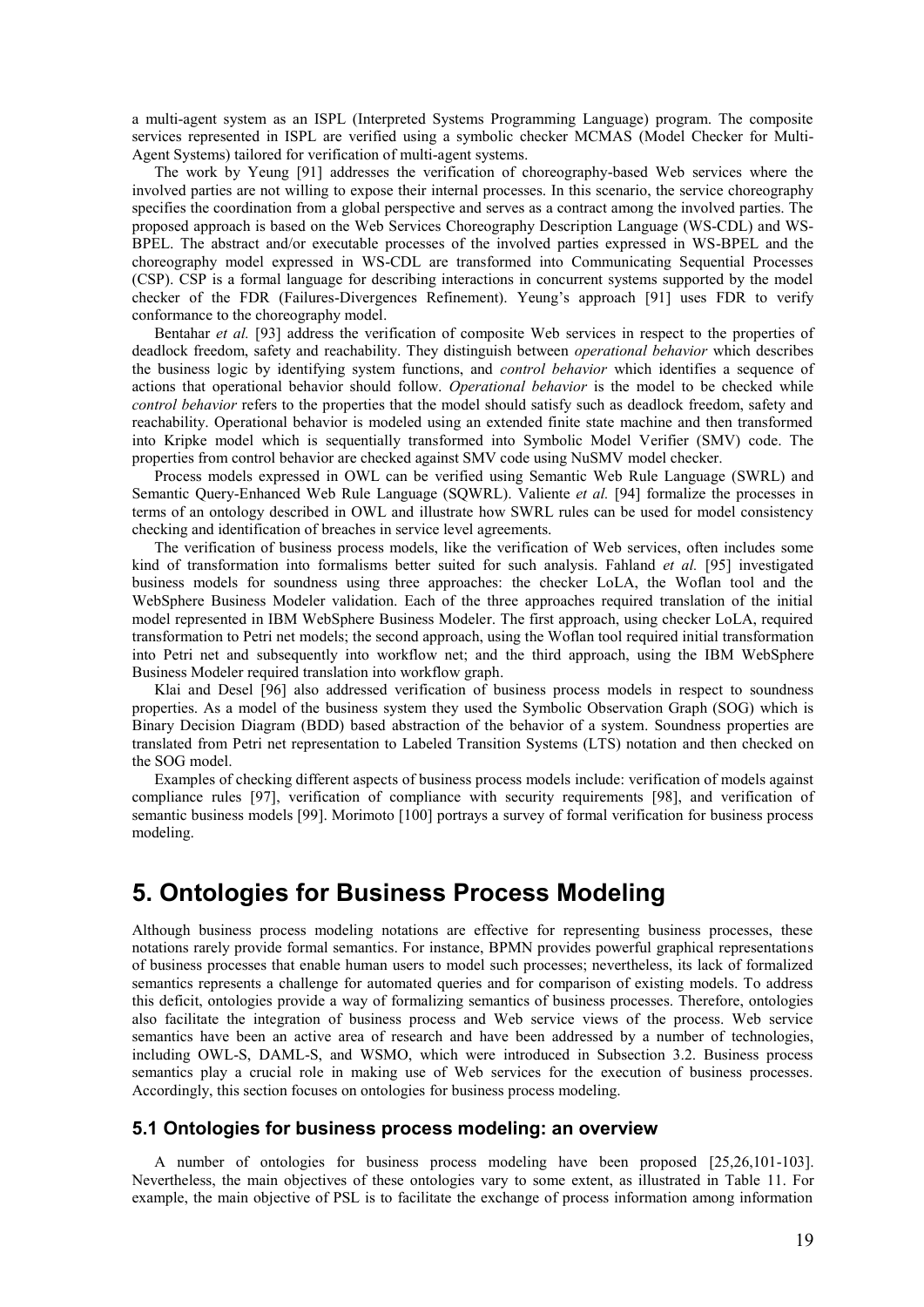systems, while the intent of oXPDL is to enable process analysis by querying and reasoning. These differences in objectives have resulted in different ontologies.

**The Process Specification Language (PSL)** [25,26] aims to facilitate the exchange of process information among information systems by providing a standard, neutral language which can serve as a language for translation. The foundation of PSL is the PSL-CORE, which includes only the basic primitives necessary to describe the process. In addition, PSL includes two types of *extensions* [26]: *core theories* introduce new primitive functions and relations, while *definitional extensions* use the terminology of the *core theories* to introduce new definitions.

**The Business Process Modeling Ontology (BPMO)** [101] has the main objective of modeling the business process at the semantic level. BPMO captures domain-independent organizational aspects and control-flow constructs of business notation, process interaction features from BPEL, and service descriptions and invocations from Semantic Web Services (SWS).

**The General Process Ontology (GPO)** [103,105] is part of the semantic annotation framework responsible for meta-model annotation. GPO provides a common conceptualization of the concepts used in different process modeling languages. To align heterogeneous process model representations, the modeling language constructs are annotated using a GPO.

**The Business Process Modeling sub-Ontology (BPMsO)** [102] and its counterpart Service Oriented Modeling sub-Ontology (SOMsO) have the objective of relating business process and Web service models by establishing a common terminology of the two domains and subsequently creating relationships between their elements manually. Delgado *et al.* [102] analyzed the variations among definitions of terms from different sources and attempted to establish comprehensive descriptions.

**The Process Interchange Ontology (oXPDL)** [104] explicitly models the complete semantics of the XML Process Definition Language (XPDL) [31] in a Web ontology language. Thus, oXPDL enables the automatic transformation of XPDL business process models to ontology languages and consequently enables querying and reasoning over business process models using standard ontology reasoners.

It is important to highlight the Onto-ITIL ontology [94] even though it is not an ontology representation for business process modeling. Nevertheless, Onto-ITIL facilitates the integration of business and information technologies by capturing the best practice guidelines for IT service management expressed in the Information Technology Infrastructure Library (ITIL). Specifically, Onto-ITIL formalizes the semantics of the ITIL in terms of an ontology defined in OWL language combined with Semantic Web Rule Language (SWRL) and Semantic Query-Enhanced Web Rule Language (SQWRL).

#### **5.2 Ontologies for business process modeling: similarities and differences**

Even though the objectives of ontologies for business process modeling are different, they possess a number of similarities. First and foremost, these ontologies, regardless of their objectives, have been attempting to establish a form of common ground among different business process representations. PSL aims to establish a language for information exchange among information systems, GPO provides a common conceptualization for different modeling languages, BPMO incorporates generic domain-independent constructs, and BPMsO attempts to standardize business process terminology. An exception is the oXPDL ontology, which deals with only one business process representation, specifically XPDL.

Although all the described ontologies, with the exception of oXPDL, attempt to provide a form of generalization, they provide specifications at different levels of granularity. A large-granularity, highgeneralization representation is provided by GPO, which contains only about 18 generic concepts. Next are the ontologies of BPMO and BPMsO, which define more concepts, but they are still very generic. On the other end of the granularity scale is oXPDL, with 125 concepts [31]. Although PSL-CORE consists of only four classes [26], PSL extensions introduce extensive additional terminology.

| <b>ONTOLOGY</b>                           | <b>MAIN OBJECTIVES</b>                       |
|-------------------------------------------|----------------------------------------------|
| Process Specification Language (PSL)      | Facilitating the exchange of process         |
| [25, 26]                                  | information among information systems        |
| <b>Business Process Modeling Ontology</b> | Modeling business processes at the semantic  |
| (BPMO) [101]                              | level                                        |
| General Process Ontology (GPO)            | Managing semantic heterogeneity              |
| [103]                                     |                                              |
| Business Process Modeling sub-            | Relating business process and service models |
| Ontology (BPMsO) [102]                    |                                              |
| XPDL-compliant process ontology           | Enabling process analysis by querying and    |
| (oXPDL) [104]                             | reasoning over multiple models               |

Table 11. Ontologies for business process modeling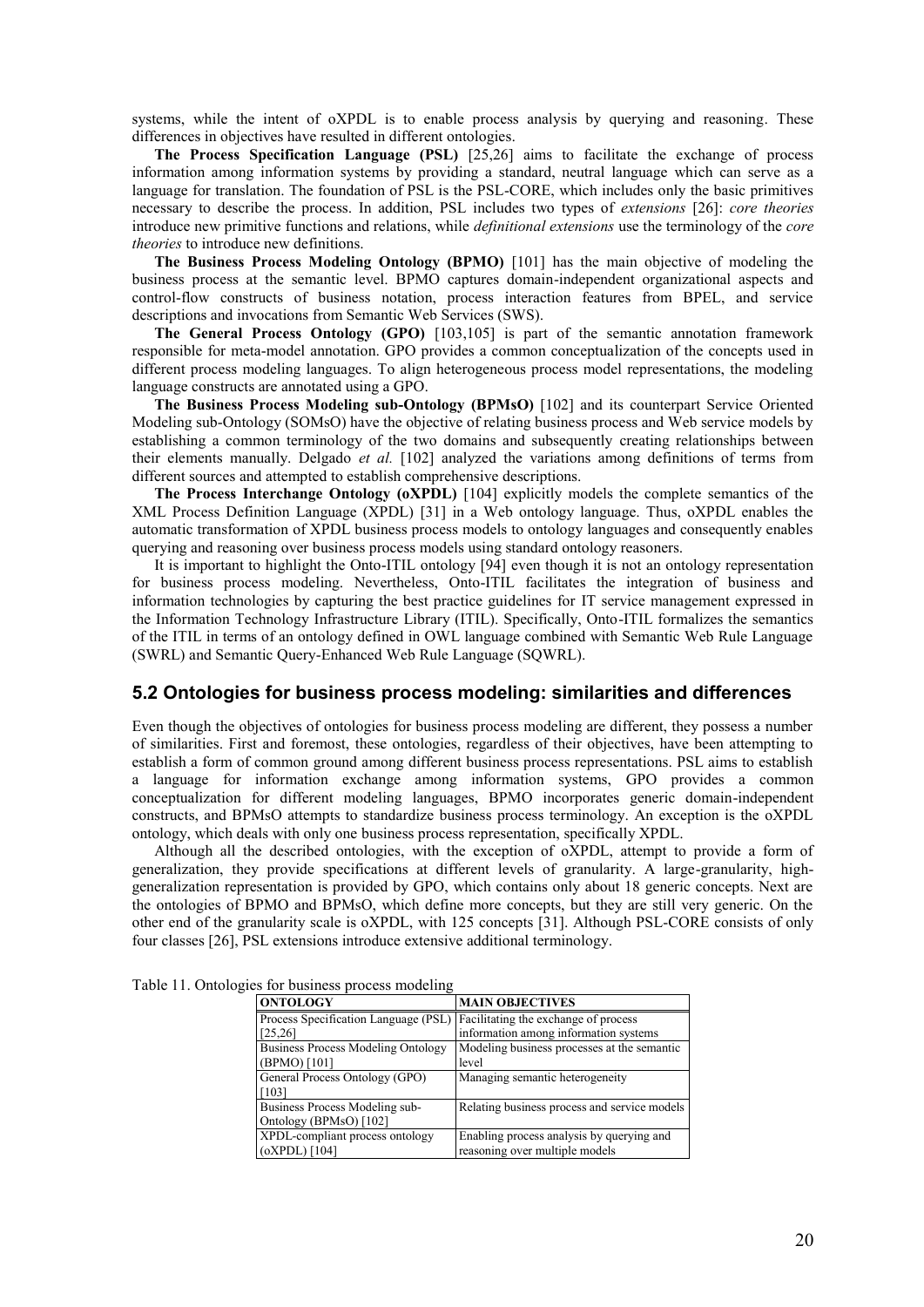Another significant aspect of ontologies for business process modeling is how they handle the specification of domain-specific elements. The BPMO and GPO approaches use external, domain-specific ontologies to address domain-specific business concepts. This enables them to remain domain-independent even though they are capable of describing domain-specific concepts and processes. On the other hand, BPMsO and oXPDL do not address domain-specific components: BPMsO is concerned only with the most relevant generic concepts and oXPDL only with XPDL formalization. PSL captures domain-specific aspects using *extensions* which are constructed as domain-specific expansions of generic ontologies.

# **6. Challenges and Opportunities**

A large number of languages and technologies have been used to express business processes and Web services. Specifically, these languages and technologies vary in their application domain, level of semantic formalization, modeling approach, level of industry adoption, and availability of supporting tools. The importance of bridging the gap between business process representations and Web services, as well as the significance of dealing with the representation heterogeneity issue, has been recognized by the research community. Accordingly, research efforts have resulted in numerous publications on transformations between different process representations, as shown in Table 2. A review of these publications led us to identify the following integration challenges:

- The existence of a large number of languages and technologies used for representing business process models and Web services makes the possible number of transformations immense, thereby imposing challenges on the transformation process.
- A wide variation in modeling approaches, even within representations of the same domain, raises obstacles for transformation [106].
- Representation languages and technologies have been designed for diverse domains, resulting in differences in information content. This leads to incomplete or inaccurate transformation outputs in which not all source information is represented in the output.

A number of proposed transformation approaches have been reviewed with regard to the pair(s) of representations involved, the transformation direction, the transformation approach used, the benefits offered, the role of ontologies, and the transformations trends. This analysis has revealed the following opportunities for future research into the integration of business process modeling and Web services:

- A generic approach is needed that will provide guidelines for transformations between representations that have not yet been attempted. Each of the proposed approaches reviewed in this paper, with the exception of that proposed by Vanderhaeghen *et al.* [87], addresses a specific pair of technologies. Because the number of technologies used in business process modeling and in Web services is large, addressing every pair independently would be impractical. Therefore, more studies investigating generic approaches to transformation between business process and Web service models are needed. Vanderhaeghen *et al.* [87] proposed a generic procedure for transformation between different business process representations; nevertheless, additional research is needed to evaluate its applicability to pairs of business process and Web service models.
- Mappings should be represented in a formalized way so that they can be read by computers as well as understood by humans. In particular, it is difficult to comprehend a transformation fully from a freeform textual description, especially when a large number of systems are involved. Moreover, the possibilities for reuse of the mappings represented in such a way are very limited. One way of formalizing mappings is through the use of ontologies, as proposed by Norton *et al.* [3]. In their work, Norton *et al.* used ontology mappings for a specific representation pair, BPMO and BPEL. However, further research is needed to explore the applicability of this approach to other pairs of representations between business processes models and Web service technologies.
- The number of proposed technologies for RESTful services is large; it includes WADL, POWDER, RIDDL, SAWSDL, SA-REST, and others, as illustrated in Table 1. Moreover, RESTful services are sometimes considered the *de facto* standard for service design [42]. However, RESTful services are underrepresented in the current transformation approaches; only two transformation studies involving RESTful technologies were encountered in the literature review. Hence, there is a need to explore more fully the integration of business process models and RESTful Web services.
- A common execution framework is required. The execution of described mappings is commonly considered to be an implementation issue and is therefore not included in research papers. Exceptions to this trend are the studies by Cabral and Domingue [79], Bordbar *et al.* [67], and Vanderhaeghen *et al.* [87], which use ATL rules, a SiTra framework, and XSLT rules respectively. Transformation can be considered as a two-step process, the first being mapping and the second being the execution of the transformation. Therefore, a comprehensive generic transformation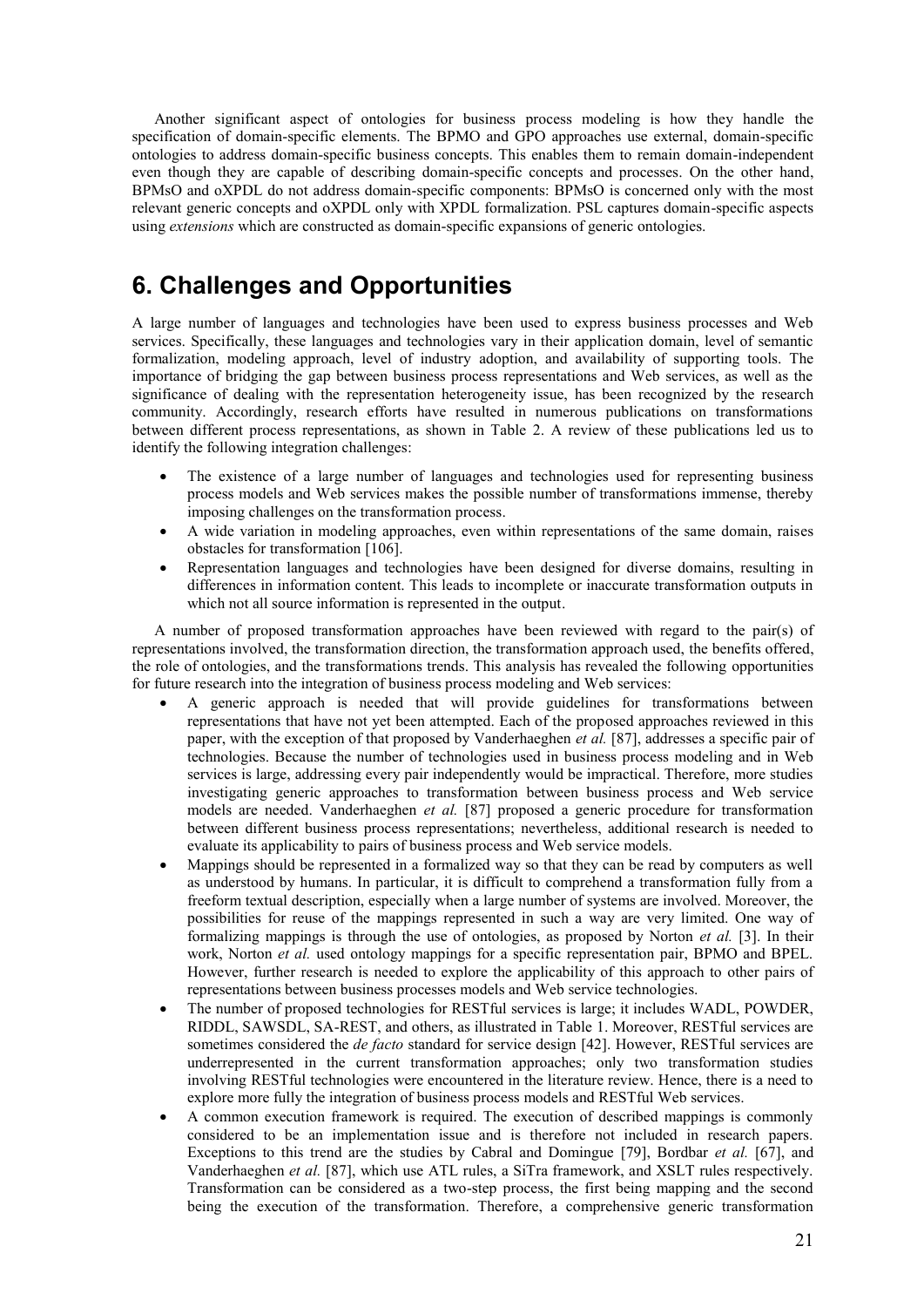approach entails the definition of a common execution framework which would be capable of executing mappings represented in a formalized way.

- The semantics of the business process should be addressed in the integration efforts because they are crucial in using Web services for the execution of business processes. Business process representations differ greatly at a syntactic level, as well as at a semantic level. For Web services, semantics facilitate automated or semi-automated service discovery, composition, and orchestration. Consequently, a comprehensive integration solution must address semantic heterogeneity of different business process and Web service models.
- A decrease in the number of representations through standardization would reduce the number of transformations required. However, because the advantages and disadvantages of representations vary in different contexts, it is likely that a variety of different representations will remain in use.

A need for a generic approach can be closely related to other identified requirements/opportunities, including a need for formalized mappings between representations, a common execution framework, a decrease in the number of representations through standardization, and further investigation of the integration of business process models and RESTful Web services. Nevertheless, such mentioned requirements and opportunities can even be perceived as preconditions for achieving a generic transformation approach. For example, formalized mappings between representations are required for the achievement of a generic approach. Such formalized mappings can be achieved through ontologies, as proposed by Norton *et al.* [3]. However, further evaluation needs to be performed in order to assess the potential as well as the limitations of ontologies as a way of formalizing mappings involving various pairs of representations.

A common execution framework can be considered a part of a generic approach responsible for the execution of formalized mappings. When the mappings are formalized, an execution framework would be responsible to carry out the actual transformation from the source to the target representation as defined in the mappings. Thus, an execution framework along with the formalized mappings would be considered closely related components of a generic approach as: formalized mappings would govern the choice of the execution framework or the execution framework would govern the choice of the representation of mappings. We consider the method of formalizing mappings as essential for achieving a generic approach and at the same time immensely challenging as mappings between several representations need to be expressed. The complexity of formalized mappings is evident in a number of papers which focus on mappings itself for transformation purposes, including Shen *et al.* [72], Aslam *et al.* [70], Scicluna *et al.* [66], Le *et al.* [68], Weidlich *et al.* [74], Ziemann and Mendling [85], Mendling and Ziemann [75], and Paolucci *et al.* [76]. Therefore, we believe that the issue of formalized mappings should be addressed first. Next, an execution framework would be driven by the chosen representation of formalized mappings.

Another identified requirement/opportunity that impacts the achievement of a generic approach is the decrease in the number of representations through standardization. Although, it is to expect that a number of representations will remain in use, a decrease in the number of involved representations would facilitate the achievement of a generic approach.

It is important to point out that few studies have so far investigated transformations involving RESTful technologies. Hence, before attempting to design a generic transformation approach, efforts should be made to better understand the relation between business process models and RESTful Web services. It is imperative that a design of a possible generic transformation approach accommodates RESTful Web services since they are becoming the *de facto* standard for service design [42].

# **7. Conclusion**

The major challenge in automating business process execution involves bridging the gap between a business view of the processes and an executable view of the processes which implement the business activities. The significance of integrating the business process and Web service models, as well as the need to deal with the heterogeneity of representations, has been recognized by the research community, resulting in a variety of transformation approaches involving different representations from the business process and Web service perspectives.

This paper focused on reviewing previous work on the integration of business process representations and Web service technologies with the following objectives: first, to provide a perspective on the domain by summarizing, organizing, and categorizing transformations, and second, to identify challenges and opportunities in the field of semantic integration of the business and executable views of processes.

A perspective on the domain is provided by analyzing different aspects of the proposed transformation approaches, the main ones being the transformation approach and the pair(s) of representations involved in the transformation.

The majority of the proposed transformation approaches deal with only one pair of representations, except for the work of Vanderhaeghen *et al.* [87], which proposed a generic transformation process. However, its major shortcoming is that it entails the need for XML intermediary representations of the source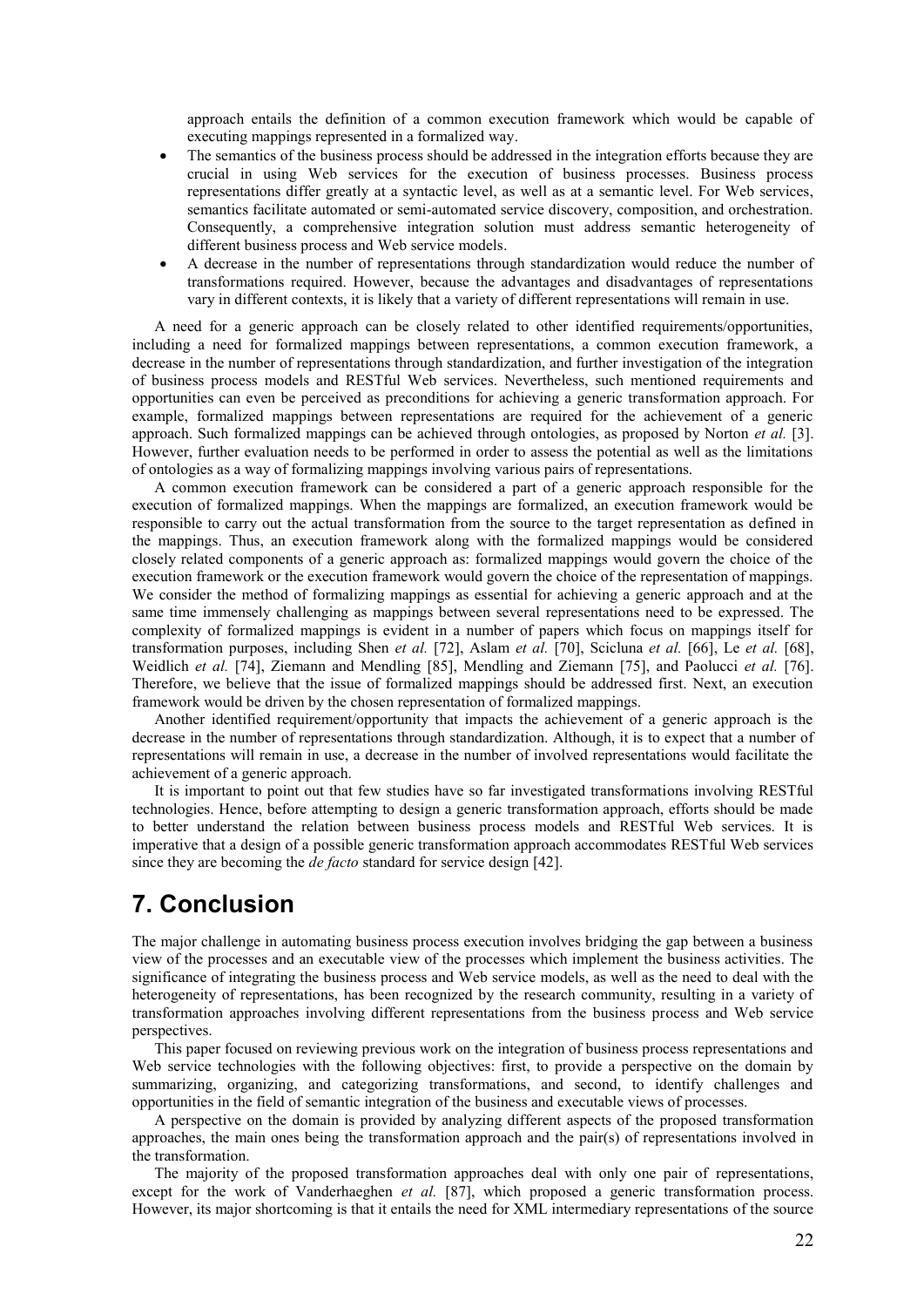and target models. In addition, studies have typically focused on unidirectional transformations, with the exception of Norton *et al.* [3] study which addressed a bidirectional transformation between BPMO and BPEL. Moreover, the proposed approaches have not formalized the mapping representation; rather, most of them have described a mapping only as freeform text. As an exception, Norton *et al.* [3] used an ontology to represent the mapping: BPMO2sBPEL ontology represents the transformation from BPMO to BPEL, and BPEL2BPMO denotes the transformation from BPEL to BPMO.

Consequently, opportunities for future research in the domain include: designing a generic approach to transformation, formalizing representation of mappings, establishing a common execution framework, exploring the integration of business process models with RESTful Web services, addressing the semantics of the business processes in the integration and exploring the possibility of decreasing the number of representations through standardization.

# **APPENDIX**

## **ACRONYMS AND ABBREVIATIONS**

| AML             | - ARIS markup Language                                   |  |
|-----------------|----------------------------------------------------------|--|
| ATL             | - Atlas Transformation Language                          |  |
| <b>BDD</b>      | - Binary Decision Diagram                                |  |
| <b>BPD</b>      | - Business Process Diagrams                              |  |
| <b>BPEL</b>     | - Business Process Execution Language                    |  |
| <b>BPEL4WS</b>  | - BPEL for Web Services                                  |  |
| <b>BPM</b>      | - Business Process Management                            |  |
| <b>BPML</b>     | - Business Process Modeling Language                     |  |
| <b>BPMN</b>     | - Business Process Modeling Notation                     |  |
| <b>BPMO</b>     | - Business Process Modeling Ontology                     |  |
| <b>BPMsO</b>    | - The Business Process Modeling sub-Ontology             |  |
| BPEL2BPMO       | - BPEL to BPMO transformation                            |  |
| BPMO2sBPEL      | - BPMO to sBPEL transformation                           |  |
| <b>BWW</b>      | - Bunge-Wand-Weber                                       |  |
| <b>CSP</b>      | - Communicating Sequential Processes                     |  |
| DAML-S          | - DARPA Agent Markup Language for Services               |  |
| ebBPSS          | - ebXML Business Process Specification Schema            |  |
| <b>EPC</b>      | - Event-Driven Process Chains                            |  |
| <b>EPML</b>     | - EPC Markup Language                                    |  |
| <b>EXPRESS</b>  | - EXPressing REstful Semantic Services                   |  |
| <b>FBPML</b>    | - Fundamental Business Process Modeling Language         |  |
| <b>FBPML PL</b> | - FBPML Process Language                                 |  |
| <b>FDR</b>      | - Failures-Divergences Refinement                        |  |
| <b>GPO</b>      | - General Process Ontology                               |  |
| hRESTS          | - HTML for RESTful Services                              |  |
| IDEF3           | - Integration Definition 3                               |  |
| <b>ISPL</b>     | - Interpreted Systems Programming Language               |  |
| <b>ITIL</b>     | - Information Technology Infrastructure Library          |  |
| <b>KIBS</b>     | - Knowledge-intensive business services                  |  |
| <b>MCMAS</b>    | - Model Checker for Multi-Agent Systems                  |  |
| <b>OASIS</b>    | - Organization for Advancement of Structured Information |  |
|                 | <b>Standards</b>                                         |  |
| OMG             | - Object Management Group                                |  |
| Onto-ITIL       | - ITIL Ontology                                          |  |
| OWL             | - Web Ontology Language                                  |  |
| OWL-S           | - OWL for Services                                       |  |
| oXPDL           | - Ontology for XPDL                                      |  |
| <b>POWDER</b>   | - Protocol for Web Description Resources                 |  |
| POWDER-S        | - Semantic POWDER                                        |  |
| PSL             | - Process Specification Language                         |  |
| <b>REST</b>     | - Representational State Transfer                        |  |
| <b>RESTful</b>  | - Conforming to REST constraints                         |  |
| RIDDL           | - RESTful Interface Definition and Declaration Language  |  |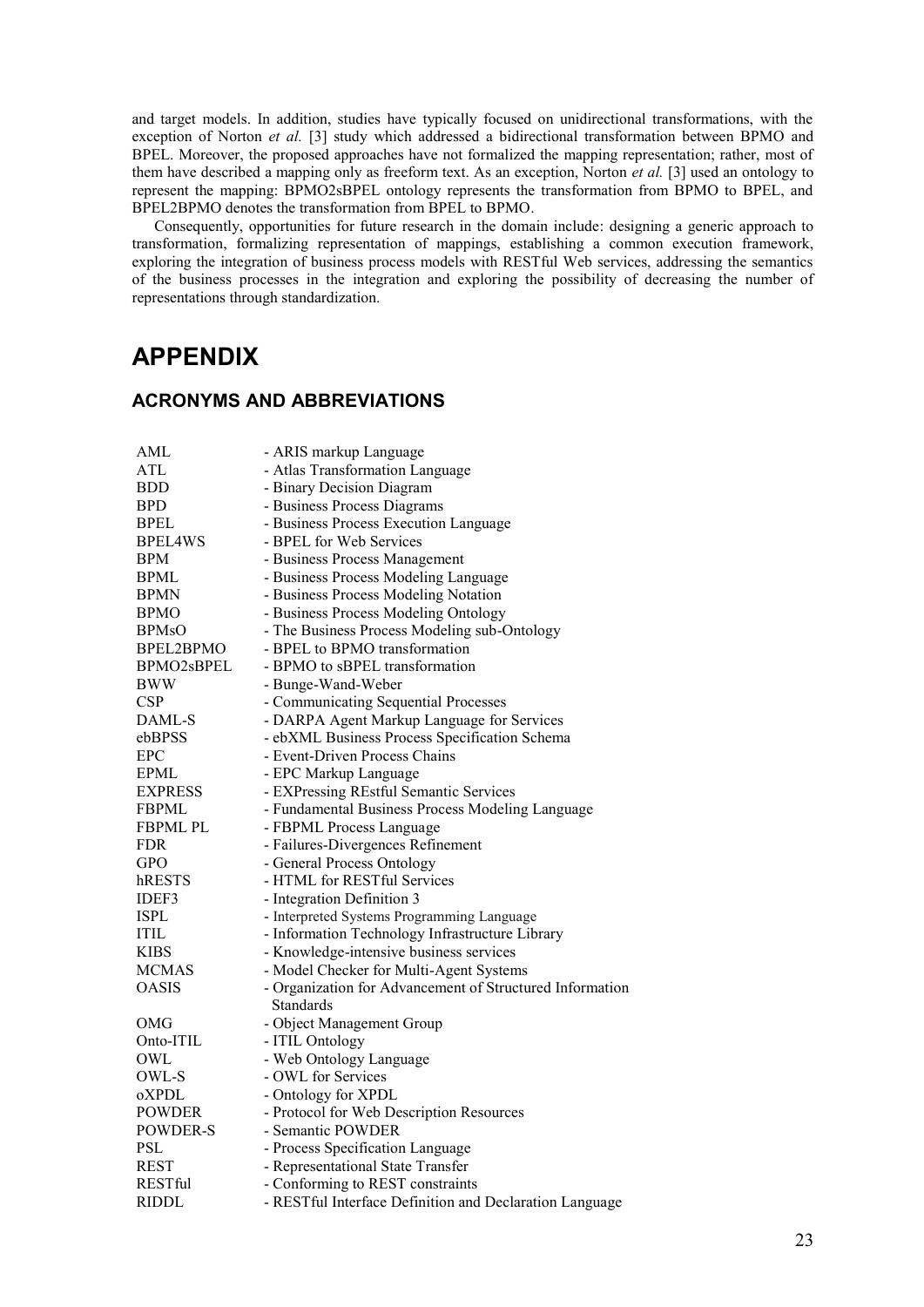| <b>SA-REST</b>     | - Semantic Annotations for SA-REST                  |
|--------------------|-----------------------------------------------------|
| SAWSDL             | - Semantic Annotations for WSDL                     |
| sBPEL              | - Semantic BPEL                                     |
| <b>SESE</b>        | - Single-entry Single-exit                          |
| SiTra              | - Simple Transformer                                |
| <b>SMV</b>         | - Symbolic Model Verifier                           |
| <b>SOAP</b>        | - Simple Object Access Protocol                     |
| <b>SOG</b>         | - Symbolic Observation Graph                        |
| SOM <sub>s</sub> O | - Services Oriented Modeling sub-Ontology           |
| SQWRL              | - Semantic Query-Enhanced Web Rule Language         |
| SWRL               | - Semantic Web Rule Language                        |
| SWSF               | - Semantic Web Services Framework                   |
| <b>UDDI</b>        | - Universal Description, Discovery, and Integration |
| WADL               | - Web Application Description Language              |
| WFCP               | - Workflow Control Patterns                         |
| WS-BPEL            | - Web Services BPEL                                 |
| WS-CDL             | - Web Services Choreography Description Language    |
| <b>WSDL</b>        | - Web Service Description Language                  |
| WSDL-S             | - Web Service Semantics (WSDL Semantics)            |
| WSML               | - Web Service Modeling Language                     |
| <b>WSMO</b>        | - Web Service Modeling Ontology                     |
| XML                | - Extensible Markup Language                        |
| XPDL               | - XML Process Definition Language                   |
| <b>XSLT</b>        | - eXtendable Stylesheet Language Transformation     |
| YAWL               | - Yet Another Workflow Language                     |

# **REFERENCES**

- 1. Ouyang C, Dumas M, ter Hofstede AHM, van der Aalst WMP (2008) Pattern-based translation of BPMN process models to BPEL Web services. Int J Web Serv Res 5(1):42-62.
- 2. Nadarajan G, Chen-Burger Y-H (2007) Translating a typical business process modelling language to a Web services ontology through lightweight mapping. IET Softw 1(1):1-17.
- 3. Norton B, Cabral L, Nitzsche J (2009) Ontology-based translation of business process models. In: Proc Int Conf Internet Web Appl Serv, pp. 481-486
- 4. Girault C, Valk R (2003) Petri nets for systems engineering: a guide to modeling, verification, and applications. Springer, New York, NY
- 5. Milner R (1999) Communicating and mobile systems: the Pi calculus Cambridge University Press, Cambridge, UK
- 6. Arkin A (2002) BPML specification[. http://www.bpmi.org/downloads/spec\\_down\\_bpml.htm](http://www.bpmi.org/downloads/spec_down_bpml.htm)
- 7. Object Management Group (OMG) (2010) Business process model and notation (BPMN)[. http://www.omg.org/spec/BPMN/](http://www.omg.org/spec/BPMN/) 8. Dumas M, van der Aalst, W. M., ter Hofstede AH (2006) Process-aware information systems: bridging people and software through process technology. Wiley-Interscience, Hoboken, N.J
- 9. van der Aalst WMP, ter Hofstede AHM (2005) YAWL: yet another workflow language. Inf Syst 30(4):245-275.
- 10. Fielding R (2000) Architectural styles and the design of network-based software architectures, Chapter 5: Representational state transfer (REST)[. http://www.ics.uci.edu/~fielding/pubs/dissertation/rest\\_arch\\_style.htm](http://www.ics.uci.edu/~fielding/pubs/dissertation/rest_arch_style.htm)
- 11. Richardson L, Ruby S (2007) RESTful Web services. O'Reilly Media, Portland, OR
- 12. Hadley M (2009) Web application description language, W3C submission[. http://www.w3.org/Submission/wadl/](http://www.w3.org/Submission/wadl/)
- 13. Andrews T, Curbera F, Dholakia H, Goland Y, Klein J, Leymann F, Liu K, Roller D, Smith D, Thatte S, Trickovic I, Weerawarana S (2003) Business process execution language for Web services 1.1[. http://msdn.microsoft.com/en-](http://msdn.microsoft.com/en-US/library/ee251594%28v=bts.10%29.aspx)[US/library/ee251594%28v=bts.10%29.aspx](http://msdn.microsoft.com/en-US/library/ee251594%28v=bts.10%29.aspx)
- 14. OASIS consortium (2007) Web services business process execution language, version 2.0. [http://docs.oasis](http://docs.oasis-open.org/wsbpel/2.0/OS/wsbpel-v2.0-OS.html)[open.org/wsbpel/2.0/OS/wsbpel-v2.0-OS.html](http://docs.oasis-open.org/wsbpel/2.0/OS/wsbpel-v2.0-OS.html)
- 15. Booth D, Liu CK (2007) Web services description language (WSDL), version 2.0, W3C recommendation. <http://www.w3.org/TR/2007/REC-wsdl20-primer-20070626/>
- 16. Gudgin M, Hadley M, Mendelsohn N, Moreau JJ, Nielsen HF, Karmarkar A, Lafon Y (2007) SOAP, version 1.2, part 1: Messaging framework, W3C recommendation[. http://www.w3.org/TR/soap12-part1/#intro](http://www.w3.org/TR/soap12-part1/#intro)
- 17. Fensel D, Facca FM, Simperl E, Toma I (2011) Semantic Web services. Springer, Berlin, Heidelberg
- 18. Studer R, Abecker A, Grimm S (2007) Semantic Web services: concepts, technologies, and applications. Springer, Berlin, Heidelberg
- 19. Studer R, Benjamins VR, Fensel D (1998) Knowledge engineering: principles and methods. Data Knowl Eng 25(1-2):161-197.
- 20. Dustdar S, Schreiner W (2005) A survey on Web services composition. Int J Web and Grid Services 1(1):1-30.
- 21. Rao J, Su X (2005) A survey of automated Web service composition methods. Springer, Berlin, Heidelberg, pp. 43-54
- 22. van der Aalst W, ter Hofstede A, Weske M (2003) Business process management: a survey. In: Proc Int Conf Bus Process Manag 2678, pp. 1-12
- 23. Mendling J, Nüttgens M (2008) Vorwort: XML integration and transformation for business process management (XML4BPM). In: Proc Multikonferenz Wirtschaftsinformatik
- 24. Lohmann N, Verbeek E, Dijkman R (2009) Petri net transformations for business processes A survey. Transactions on petri nets and other models of concurrency II. , pp. 46-63
- 25. Schlenoff C, Gruninger M, Ciocoiu M, Lee J (1999) The essence of the process specification language. Trans Soc Comput Simul Int 16(4):204-216.
- 26. Gruninger M, Menzel C (2003) The process specification language (PSL): theory and applications. AI Mag 24(3):63-74.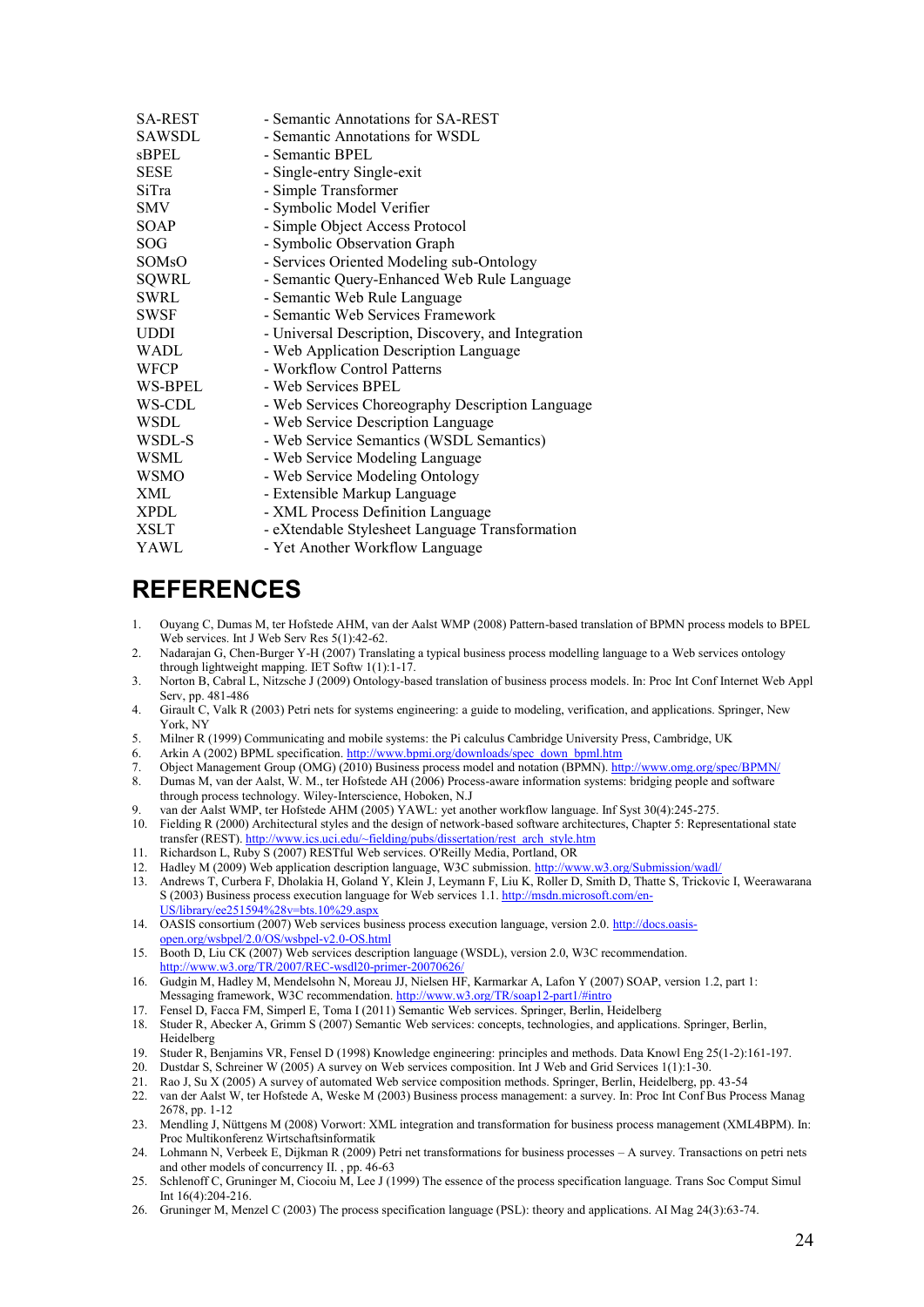- 27. Cheng J, Gruninger M, Sriram RD, Law KH (2003) Process specification language for project information exchange. Int J IT Archit Eng Constr 1(4):307-328.
- 28. Schlenoff C, Ciocoiu M, Libes D, Gruninger M (1999) Process specification language (PSL): results of the first pilot implementation. In: Proc Int Mech Eng Congr Expo
- 29. Papazoglou MP, Kratz B (2007) Web services technology in support of business transactions. Serv Comput Appl 1(1):51-63.<br>30. van der Aalst WMP, ter Hofstede AHM, Kiepuszewski B, Barros AP (2003) Workflow patterns. Distr
- 30. van der Aalst WMP, ter Hofstede AHM, Kiepuszewski B, Barros AP (2003) Workflow patterns. Distrib Parallel Databases  $14(1)$ : 5-51.
- 31. Workflow Management Coalition (2008) XPDL, XML process definition language[. http://www.wfmc.org/xpdl.html](http://www.wfmc.org/xpdl.html)<br>32. Chen-Burger Y. Tate A. Robertson D (2002) Enterprise modelling: a declarative approach for FBPML. In: Proc E
- 32. Chen-Burger Y, Tate A, Robertson D (2002) Enterprise modelling: a declarative approach for FBPML. In: Proc Eur Conf Artif Intell Knowl Manag Organ Mem Workshop
- 33. Mayer RJ, Menzel CP, Painter MK, deWitte PS, Blinn T, Perakath B (1995) Information integration for concurrent engineering (IICE) IDEF3 process description capture method report. [http://www.idef.com/pdf/Idef3\\_fn.pdf](http://www.idef.com/pdf/Idef3_fn.pdf)
- 34. OASIS Business Process Project Team (2001) ebXML business process specification schema, version 1.01. <http://www.ebxml.org/specs/ebBPSS.pdf>
- 35. van der Aalst WMP (2013) Business process management: a comprehensive survey. ISRN Softw Eng 2013
- 36. Ko RKL, Lee SSG, Lee EW (2009) Business process management (BPM) standards: a survey. Bus Process Manag J 15(5):744- 791.
- 37. Eindhoven University of Technology. WofYAWL tool.<http://www.win.tue.nl/woflan/doku.php?id=yawl>
- 38. Ouyang C, Dumas M, ter Hofstede AHM, van der Aalst WMP (2006) From BPMN process models to BPEL Web services. In: Proc Int Conf Web Serv, pp. 285-292
- 39. Lee J, Kim K, Kim H, Kim C, Seo W (2011) Condition-based process patterns for modeling of human processes in knowledgeintensive business services. Expert Syst Appl 38(4):4025-4038.
- 40. Tang L, Dong J, Peng T, Tsai W (2010) Modeling enterprise service-oriented architectural styles. Serv Comput Appl 4(2):81-107.<br>41 Khorasgani RR. Stroulia E. Zaiane OR (2011) Web service matching for RESTful Web service 41. Khorasgani RR, Stroulia E, Zaiane OR (2011) Web service matching for RESTful Web services. In: Proc 13th IEEE Int Symp Web Syst Evol, pp. 115-124
- 42. Battle R, Benson E (2008) Bridging the semantic Web and Web 2.0 with representational state transfer (REST). Web Semant: Sci Serv Agents World Wide Web 6(1):61-69.
- 43. Archer P, Smith K, Perego A (2009) Protocol for Web description resources (POWDER): description resources, W3C recommendation.<http://www.w3.org/TR/powder-dr/>
- 44. Mangler J, Schikuta E, Witzany C (2009) Quo vadis interface definition languages? Towards a interface definition language for RESTful services. In: Proc IEEE Int Conf Serv Oriented Comput Appl
- 45. Kopecký J, Gomadam K, Vitvar T (2008) hRESTS: an HTML microformat for describing RESTful Web services. In: Proc IEEE/WIC/ACM Int Conf Web Intell Intell Agent Technol
- 46. Davies J, Studer R, Warren P (2006) Semantic Web technologies: trends and research in ontology-based systems. John Wiley & Sons, Hoboken, NJ
- 47. Berners-Lee T, Fischetti M (1999) Weaving the web: the original design and ultimate destiny of the World Wide Web by its inventor. Harper, San Francisco, CA
- 48. Farrell J, Lausen H (2007) Semantic annotations for WSDL and XML schema[. http://www.w3.org/TR/sawsdl/](http://www.w3.org/TR/sawsdl/)
- 49. Akkiraju R, Farrell J, Miller JA, Nagarajan M, Sheth A, Verma K (2006) Web service semantics WSDL-S, IBM research report. <http://domino.research.ibm.com/library/cyberdig.nsf/0/ef9fe52551fb21dc8525710d005a8480?OpenDocument>
- 50. Pautasso C (2008) BPEL for REST. Springer, Berlin, Heidelberg, pp. 278-293
- 51. Pautasso C (2009) RESTful Web service composition with BPEL for REST. Data Knowl Eng 68(9):851-866.
- 52. Ankolekar A, Burstein M, Hobbs JR, Lassila O, Martin D, McDermott D, McIlraith SA (2002) DAML-S: Web service description for the semantic web. In: Proc First Int Conf Web Services, pp. 348-363
- 53. Martin D, Burstein M, Hobbs J, Lassila O, McDermott D, McIlraith S, Narayanan S, Paolucci M, Parsia B, Payne T, Sirin E, Srinivasan N, Sycara K (2004) OWL-S: semantic markup for Web services, W3C submission. www.w3.org/Submission/OWL
- 54. de Bruijn J, Bussler C, Domingue J, Fensel D, Hepp M, Keller U, Kifer M (2005) Web service modeling ontology (WSMO), W3C submission. http://www.w3.org/Submission/WSMO
- 55. Roman D, Keller U, Lausen H, de Bruijn J, Lara R, Stollberg M, Polleres A, Feier C, Bussler C, Fensel D (2005) Web service modeling ontology. Appl Ontol 15(1):77-106.
- 56. Feier C, Roman D, Polleres A, Domingue J, Stollberg M, Fense D (2005) Towards intelligent Web services: Web service modeling ontology. In: Proc Int Conf Intell Comput
- 57. ESSI WSML Working Group (2008) The Web service modeling language WSML specification. <http://www.wsmo.org/wsml/wsml-syntax>
- 58. SWSL Committee (2005) Semantic Web services framework (SWSF)[. http://www.daml.org/services/swsf/1.0/](http://www.daml.org/services/swsf/1.0/)
- 59. Gomadam K, Ranabahu A, Sheth A (2010) SA-REST: semantic annotation of Web resources, W3C submission <http://www.w3.org/Submission/SA-REST/>
- Perego A, Konstantopoulos S, Archer P (2010) Protocol for Web description resources (POWDER): POWDER-S vocabulary (WDRS)[. http://www.w3.org/2007/05/powder-s](http://www.w3.org/2007/05/powder-s)
- 61. Alowisheq A, Millard DE, Tiropanis T (2009) EXPRESS: EXPressing REstful semantic services using domain ontologies. In: Proc 8th Int Semant Web Conf
- 62. Lara R, Polleres A, Lausen H, Roman D, de Bruijn J, Fensel D (2005) A conceptual comparison between WSMO and OWL-S. [http://www.wsmo.org/2004/d4/d4.1/v0.1/20050106/d4.1v0.1\\_20050106.pdf](http://www.wsmo.org/2004/d4/d4.1/v0.1/20050106/d4.1v0.1_20050106.pdf)
- 63. de Bruijn J, Fensel D, Kifer M, Kopeck J, Lara R, Lausen H, Polleres A, Roman D, Scicluna J, Toma I (2005) Relationship of WSMO to other relevant technologies, W3C submission. http://www.w3.org/Submission/WSMO-relate
- 64. Guo L (2010) B2B collaboration through Web services-based multi-agent system. Serv Comput Appl 4(2):137-153.
- 65. Mendling J, Nüttgens M (2004) Transformation of ARIS markup language to EPML. In: Proc 3rd GI Workshop on Event-Driven Process Chains, pp. 27-38
- 66. Scicluna J, Lara R, Polleres A, Lausen H (2004) Formal mapping and tool to OWL-S. WSMO Working Group Report
- 67. Bordbar B, Howells G, Evans M, Staikopoulos A (2007) Model transformation from OWL-S to BPEL via SiTra. In: Proc Third Eur Conf Model-Driven Archit: Found Appl, pp. 43-58
- 68. Le D, Ong CJD, Goh AES (2009) Converting WSMO to OWL-S system. In: Proc IEEE Asia-Pacific Services Comput Conf, pp. 7- 12
- 69. Shen J, Yang Y, Zhu C, Wan C (2005) From BPEL4WS to OWL-S: Integrating e-business process descriptions. In: Proc IEEE Int Conf Services Comput 1, pp. 181-188
- 70. Aslam MA, Auer S, Shen J, Herrmann M (2006) Expressing business process models as OWL-S ontologies. In: Proc Bus Process Manag Workshops, pp. 400-415